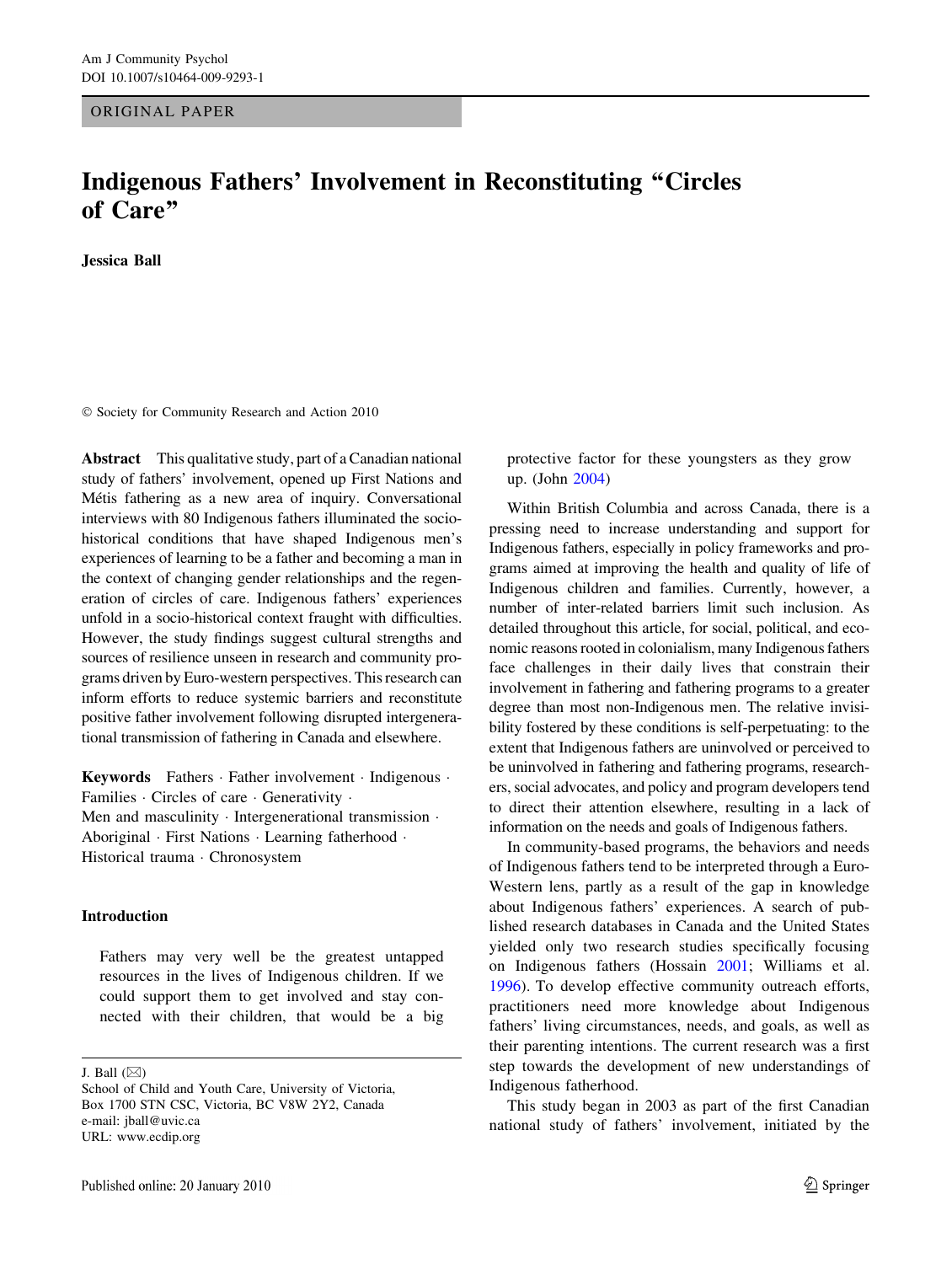Fathers' Involvement Research Alliance [\(2005](#page-12-0)). The study provides preliminary information for a larger research program that will examine: (a) whether the theories that currently dominate scholarship on fathers' involvement and parenting programs reflect the experiences of Indigenous fathers; and (b) what kinds of theoretical understandings and father support programs may be required to encompass Indigenous fathers' experiences, needs, and goals.

## Historical and Demographic Barriers to Indigenous Father Involvement

There are over one million Indigenous people in Canada, including about 500,000 Status and non-Status Indians living off-reserve in urban centers and 200,000 First Nations living on reserves, mostly in rural areas, plus 300,000 Métis (mixed) Indigenous and European heritage), and 70,000 Inuit living primarily in the far north (Statistics Canada  $2001$ ).<sup>1</sup> The current study was situated in British Columbia, which is home to about one third of the Indigenous peoples in Canada, representing over 200 culturally heterogeneous communities and a large urban Indigenous population.

Indigenous scholars have chronicled the devastating effects of colonial government policies over the last century that were aimed, first, at segregating Indigenous peoples from colonial society through a reservation system, and subsequently, at forcing them either to assimilate into colonial society or to subsist on its margins (Lawrence [2004;](#page-13-0) Royal Commission on Aboriginal Peoples [1996](#page-13-0)). Systems of tribal community governance and extended family life were broken down and transmission of cultural knowledge and skills for living on the land was disrupted (Chrisjohn et al. [1997;](#page-12-0) Smolewski and Wesley-Esquimaux [2003\)](#page-14-0). Colonial efforts to sever ties between children and parents included the Indian Residential Schools, where over half of the First Nations and Métis children in Canada were confined by 1960 (Miller [1996\)](#page-13-0), and widespread foster placement and adoption in non-Indigenous homes that have continued from the 1950s till now (First Nations Child and Family Caring Society of Canada [2005](#page-12-0)). Extensive physical and sexual abuse of Indigenous children in these government-enforced placements has been well documented (Fournier and Crey [1997;](#page-13-0) Ing [2000](#page-13-0); Lawrence [2004\)](#page-13-0).

Thus, most Indigenous adults today have not had the kinds of experiential learning, affection, and play that are the hallmarks of childhood in Euro-Western cultures and that have been conceptualized as foundational for psychosocial well-being and eventual successful parenting (Cowan and Cowan [1987;](#page-12-0) Haig-Brown [1988;](#page-13-0) Mussell [2005](#page-13-0)). In Canada today, it is generally acknowledged that most Indigenous men and women are either survivors of residential schools or have suffered secondary trauma as a result of being born to parents who lacked parenting role models (Lawrence [2004\)](#page-13-0). As a result, when Indigenous men become fathers, most are venturing into a role that has no personal resonance. Forced relocations of villages and dispersions of clans, along with urbanization, have further disconnected Indigenous people from their heritage language, culture, and clans (Brown et al. [2005](#page-12-0); Jantzen [2004](#page-13-0); Lawrence [2004;](#page-13-0) Newhouse and Peters [2003;](#page-13-0) York [1990\)](#page-14-0).

Gaps in health status and social well-being between Indigenous and non-Indigenous peoples in Canada are well documented (Hackett [2005;](#page-13-0) Kelm [1998;](#page-13-0) Kirmayer et al. [2003](#page-13-0)). These gaps have been attributed to poverty, low quality housing, low education, and high unemployment (White et al. [2003\)](#page-14-0). Demographic data about Indigenous men (Statistics Canada [2001](#page-14-0)) indicate that they have lower education and employment, and higher poverty, mobility, homelessness, and incarceration than all other populations in Canada. These key ecological antecedents help explain why Indigenous men have the highest rates of mental illness, addictions, and suicide among ethnic groups in Canada (Kirmayer et al. [2003](#page-13-0)).

These gaps in health status have been interpreted not only as products of contemporary Indigenous life conditions (White et al. [2003](#page-14-0)), but also of socio-historical factors that have created multigenerational challenges for Indigenous people to regain their health and social well-being (Hackett [2005;](#page-13-0) Kelm [1998\)](#page-13-0). Research has found that the conditions that characterize many Indigenous men's lives create significant barriers to their positive and sustained involvement as fathers (Roopnarine et al. [1995](#page-13-0)). Indigenous fathers' elusiveness in their children's lives and in programs for families has been widely interpreted as indicating their indifferent attitudes (Claes and Clifton [1998](#page-12-0); Mussell [2005\)](#page-13-0). Yet, Indigenous men's marginal living conditions and extensive health problems, combined with overwhelming negative social stigma, are undoubtedly obstacles to their involvement as fathers.

Knowledge of the challenges faced by Indigenous men can inform programs to support them in their parenting roles and indirectly promote the well-being of Indigenous children. Research on non-Indigenous fathers shows clear correlations between father involvement and outcomes for children, mothers, fathers, families, and communities (Lamb [2004](#page-13-0); Marsiglio et al. [2000](#page-13-0)). Positive father

<sup>&</sup>lt;sup>1</sup> The terms *Indigenous* and *Aboriginal* are used almost synonymously in Canada to refer to people who identify themselves as descendents of the original habitants of the land now called Canada. The term Aboriginal was coined in the 1800s by the Canadian colonial government as a catch-all label. Some people refrain from using this term because of its colonial origins. Many people prefer the term Indigenous because of its connection to a global advocacy movement of Indigenous peoples who use this term, notably the Maori in Aotearoa/New Zealand.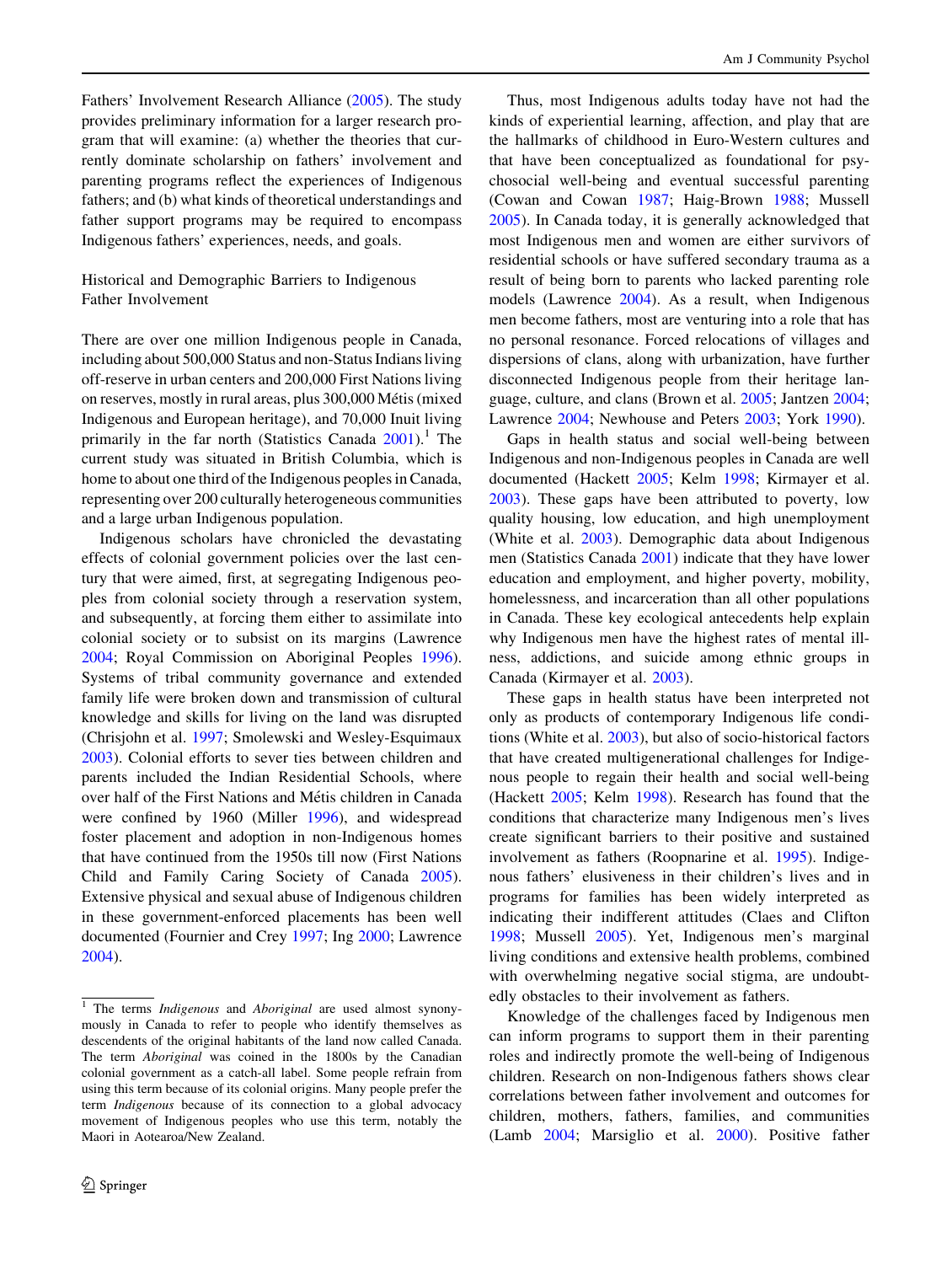involvement has been associated with children's cognitive and academic achievement (Flouri and Buchanan [2004](#page-13-0); Yogman et al. [1995](#page-14-0)) and their social and emotional wellbeing (Allen and Daly [2002;](#page-12-0) Biller and Kimpton [1997](#page-12-0); Snarey [1993](#page-14-0)). Father involvement has also been shown to have salutogenic effects on fathers' mental health (Milkie et al. [2002](#page-13-0)) and has been associated with an increase in well-being and a decrease in accidental and premature deaths, criminal convictions, hospital admissions, and substance abuse (Pleck and Masciadrelli [2004\)](#page-13-0). Research has found that social support and parenting education can significantly increase the quality of fathers' involvement (Fagan and Iglesias [1999;](#page-12-0) Kissman [2001](#page-13-0); Palm [1997](#page-13-0)).

Inclusion of Indigenous Fathers in Theory, Research, and Practice

Based on a review of the social conditions (White et al. [2003\)](#page-14-0), demographic characteristics (Statistics Canada [2001\)](#page-14-0), historically rooted challenges (Smolewski and Wesley-Esquimaux [2003](#page-14-0)), and the absence of research or social advocacy focused on Indigenous fathers, it can be argued that Indigenous fathers are the most socially excluded population in North America. Whereas many European-heritage fathers have maintained a hegemonic sense of masculine identity (Connell [1995\)](#page-12-0) and have asserted their sense of entitlement in various fathers' rights movements (Gavanas [2004](#page-13-0)), Indigenous men in Canada remain on the margins of mainstream society and have no visible representation. Their culturally traditional male roles and entitlements in family and community structures have been forcibly stripped from them by government policies.

In place of culturally authentic roles for Indigenous men, which were often (though not uniformly) constituted within matriarchal societies, the colonial government in Canada introduced patriarchal systems of government for Indigenous tribes, inscribing men's exclusive entitlement to leadership roles in Indigenous community administration and representation. An analysis of these historical processes and their present-day consequences is beyond the scope of this article. However, it is important to note that hegemonic Eurocentric constructions of men's roles—as heads of households, clans and communities and as dominant decision makers in allocating family and commuity resources—may have been inconsistent with traditional Indigenous family and community structures and constructions of masculinity. Blind acceptance of Eurowestern presumptions about normative performances of manhood and masculinity may obscure sources of resilience among Indigenous fathers that could be strengthened by policy reforms and programs grounded in Indigenous fathers' perspectives and Indigenous cultural systems (Dion Stout and Kipling [2003\)](#page-12-0).

The literature on fathering (Lamb [2004\)](#page-13-0) overwhelmingly represents the experiences of fathers of European heritage, as other investigators have noted (Cabrera and Garcia Coll [2004;](#page-12-0) Fischler [1985;](#page-13-0) Toth and Xu [1999;](#page-14-0) Yang [1999](#page-14-0)). A recent literature review conducted for this study yielded no published research studies focusing specifically on Indigenous fathers' involvement in Canada and only two on Native American fathering experiences in the United States. In a descriptive study, Hossain ([2001\)](#page-13-0) found that Navajo fathers invested about 60% as much time as mothers in direct caregiving. In a quantitative study of 14 Ojibway fathers, greater father involvement in caregiving was associated with better academic achievement and social development among children, especially among boys (Williams et al. [1996](#page-14-0)). The latter study also suggested an intergenerational modeling effect: the fathers who spent more time in caregiving tasks had themselves been fathered by men who were more involved in their upbringing.

The relative absence of Indigenous men in research is mirrored in policy and program development. As stated by one parent support worker: ''It's not so much that we have failed to reach Indigenous dads. It's more that we have never tried'' (Ball [2005](#page-12-0)). Previous research has revealed important cross-cultural variations in family life (e.g., Adams and Trost [2004](#page-12-0)), parenting beliefs (Harkness and Super [1996\)](#page-13-0), gender (e.g., Nanda [1999](#page-13-0)), and socialization (Valsiner [2004](#page-14-0)). Thus, it is reasonable to expect that there are important inter- and intra-group differences and similarities in the experiences of Indigenous fathers compared to non-Indigenous fathers.

Indigenous fathers' involvement is contested terrain in British Columbia. In some Indigenous communities, an emerging cultural disposition toward fathers' involvement competes with entrenched social stereotypes—including among Indigenous women—that question Indigenous men's potential to be responsible fathers. In addition, some First Nations cultures in British Columbia are historically matriarchal; women in these communities have traditionally taken primary responsibility for raising both girls and boys. Media depictions reinforce constructions of Indigenous fathers as deadbeat dads. The current study is a first step to move beyond these stereotypical views by exploring the heterogeneity of Indigenous fathers' experiences, perspectives, needs, and goals.

## Methods

## Research Context

As part of a macro-social agenda to increase Indigenous selfdetermination, Indigenous scholars, communities, and governing bodies in Canada have begun to articulate principles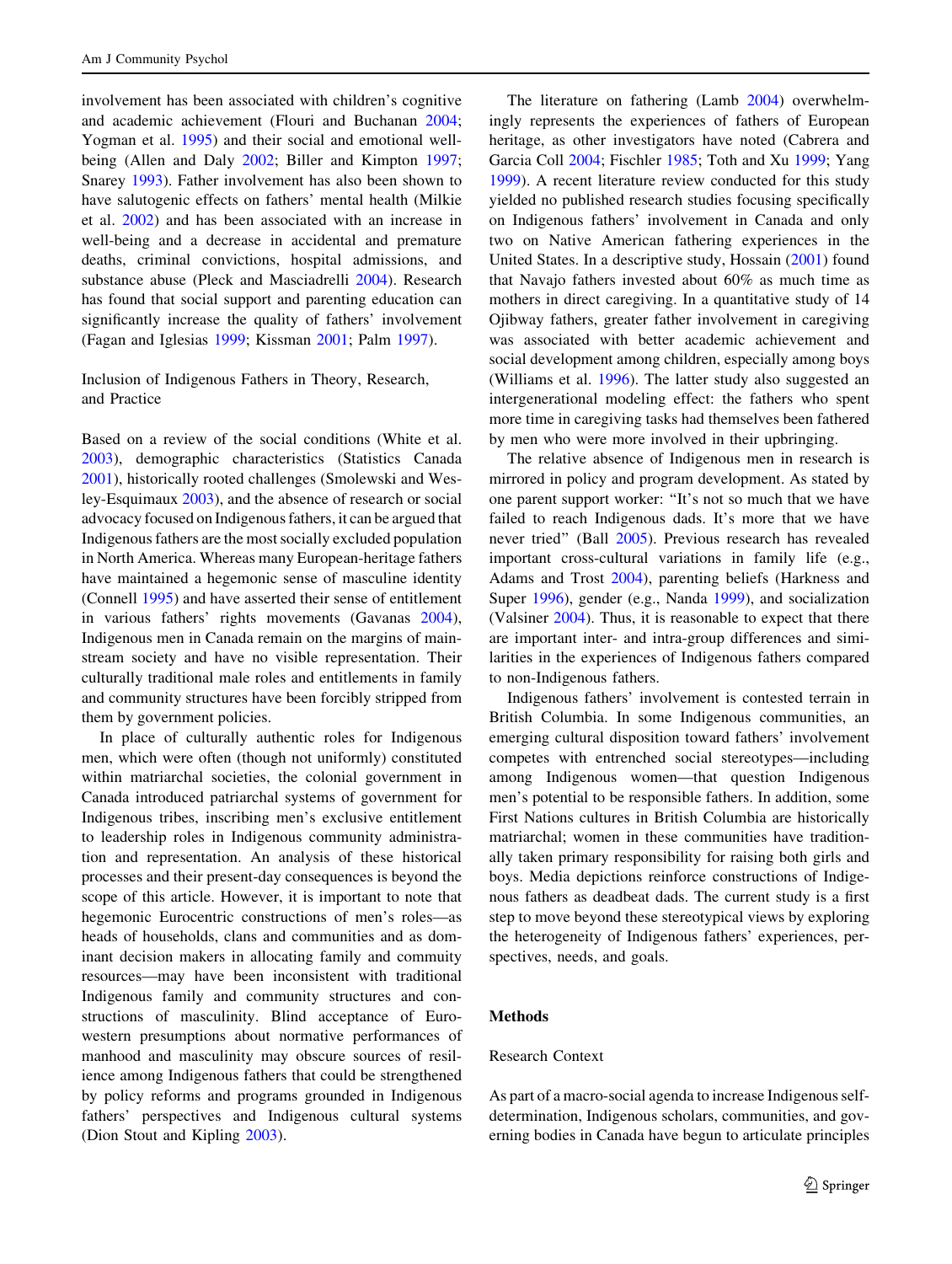and protocols for research involving Indigenous peoples (Castellano [2004](#page-12-0); Interagency Advisory Panel on Research Ethics [2004;](#page-13-0) Piquemal [2000;](#page-13-0) Ten Fingers [2005](#page-14-0); University of Victoria, Indigenous Governance Program [2003](#page-14-0)). The current study was conceived within this framework. Ethical pre-conditions of entering into the national study of fatherhood included: ensuring relevance of the topic to Indigenous peoples' goals for social development, establishing partnerships, and building Indigenous research capacity. An urgent need to understand and support Indigenous fathers of young children had already been expressed by the national and provincial offices of Aboriginal Head Start, which serves Indigenous young children and families. Low participation of First Nations and Métis fathers in programs for infants, toddlers, and preschoolers had been found in previous research by the author (Ball [2004\)](#page-12-0).

Partnerships for the research were negotiated between the author, based at the University of Victoria, and five community partners. These communities asked to be included because they had already decided to focus on ''doing more for fathers'' as part of their community development plan, and the author saw these five communities as having the potential to yield a representative diversity of Indigenous men in Canada with respect to geographical circumstances and residence on and off of reserves. The community partners included one First Nation community<sup>2</sup> on reserve in southwestern British Columbia, three Aboriginal Head Start programs in central British Columbia, and one Dads' Group in northwestern British Columbia (a weekly social drop-in for fathers and their children). Community-university research agreements were signified by a memorandum of understanding between the investigator and a representative of each of the communities detailing the purpose of the project; planned project activities and outcomes; and ethical considerations such as the protection of participants' privacy, data storage and preservation, and dissemination of findings.

## Participants

## Participant Recruitment

To ensure feasibility, to remain within the time and budget constraints of the project, and to meaningfully involve community partners, participants were sought only within British Columbia. Community partners assisted with recruitment by announcing the project to parents whose children attended early childhood programs and by putting

up posters around the community. Most of the fathers who volunteered to participate were not affiliated with the community programs, but were members of the local Indigenous community or lived in larger urban centers. The study recruited participants who self-identified as fathers in some capacity, including biological fathers and men engaged in fathering roles as current or former partners of the mothers of the children with whom they were involved, as well as fathers with no active involvement with their children. Because the community partners wanted to know about Indigenous fathers with young children, the study recruited fathers with at least one child under 7 years of age.

## Participant Sample

Seventy-two First Nations  $(90\%)$ , 7 Métis  $(9\%)$ , and one non-Indigenous father of First Nations children (1%) were recruited, for a total of 80 participants. Characteristics of the sample are summarized in Table [1.](#page-4-0) The sample was representative with respect to most estimates of the geographic distribution of First Nations and Métis fathers on and off of reserves and in urban and rural areas (Statistics Canada [2001](#page-14-0)). The number of children with whom participants reported being involved as fathers ranged from 1 to 11  $(M = 3.29)$ , with a smaller number of children living in the same household as the father  $(M = 2.08)$ . The median annual household income among fathers who responded to this question ranged from \$20–39,000 (Canadian). Thus, the sample showed higher income levels compared to Statistics Canada's [\(2001](#page-14-0)) estimates for Indigenous households. However, nearly one quarter of the fathers declined to provide income information. One third of the fathers reported receiving financial aid from various government sources. Over one quarter of the fathers in this study reported having some kind of physical or mental disability. Compared to the non-Indigenous population in British Columbia, the Indigenous population is known to have a higher incidence of disabilities due to chronic diseases, fetal alcohol exposure, poor housing, malnutrition, alcoholism, and depression (B.C. Ministry of Health Planning [2002;](#page-12-0) Canadian Institute for Health Information [2004\)](#page-12-0).

#### Procedure

There were four study components: (1) an analysis of Canadian census data to construct a profile of Indigenous fathers; (2) a demographic questionnaire capturing participants' family composition, living situations, arrangements with partners, and demographic characteristics; (3) a questionnaire on fathers' involvement with their children and program supports; and (4) a semi-structured interview. The current report draws on findings from the demographic questionnaire and the interview data.

 $\frac{2}{\pi}$  First Nation is a term that can apply both to individuals and to communities. First Nations communities are culturally distinct, federally registered entities comprised mostly of Status Indians living on lands reserved for them by the federal government.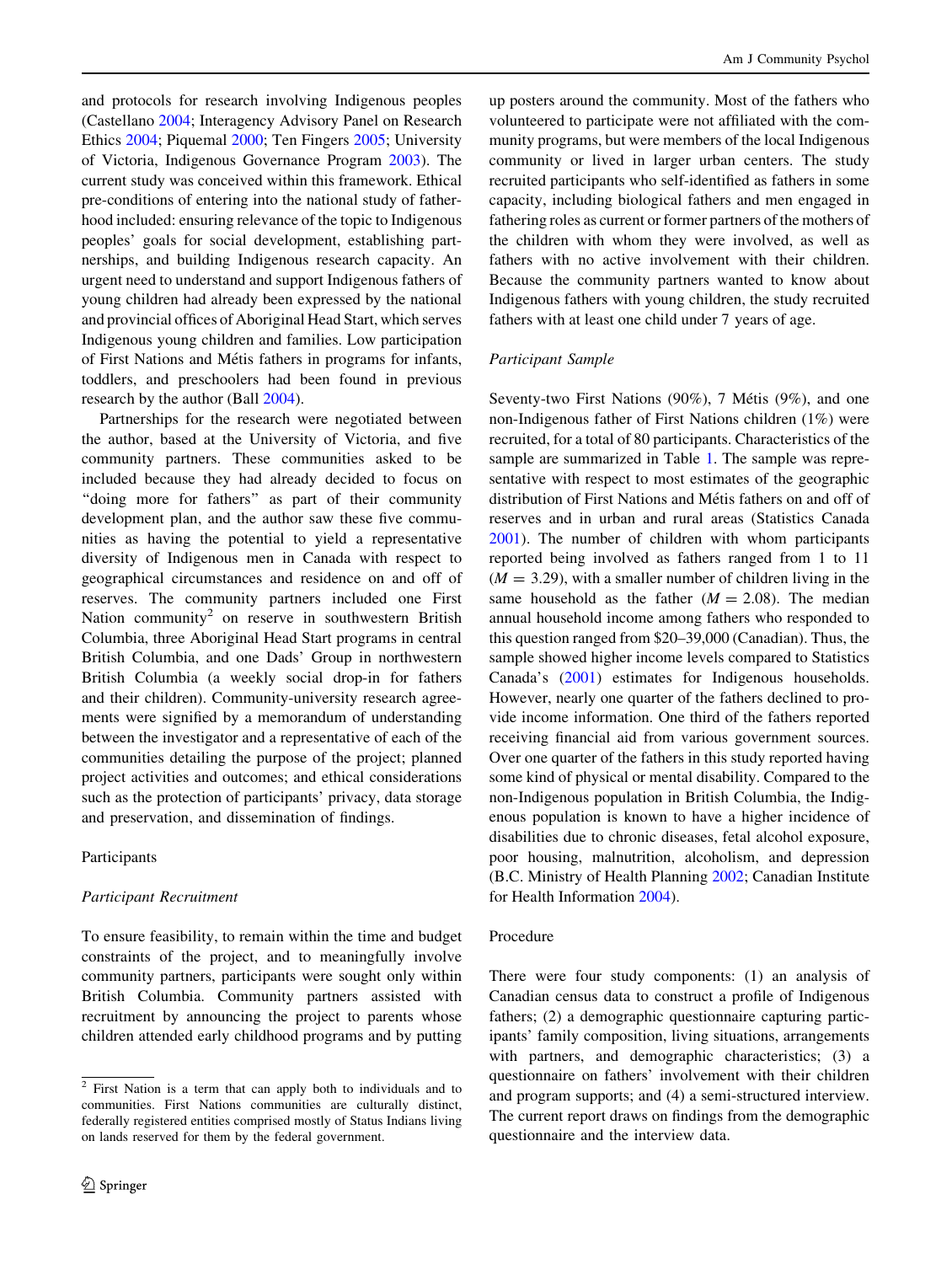<span id="page-4-0"></span>Table 1 Self-reported demographic characteristics of participants

| Characteristics                                          | $\%$ | Frequency      | M     | <b>SD</b> |
|----------------------------------------------------------|------|----------------|-------|-----------|
| <b>Identify as First Nations</b>                         | 90.0 | 72             |       |           |
| Identify as Métis                                        | 8.75 | $\overline{7}$ |       |           |
| Identify as non-Aboriginal father of Aboriginal children | 1,0  | 1              |       |           |
| Living on-reserve                                        | 45.0 | 36             |       |           |
| Living off-reserve                                       | 55.0 | 44             |       |           |
| Age                                                      |      |                | 38.00 | 11.89     |
| Number of children identified as theirs                  |      |                | 3.29  | 2.13      |
| Number of children in home                               |      |                | 2.08  | 1.49      |
| Number of adults in home                                 |      |                | 2.11  | 0.90      |
| Living with a spouse or partner                          | 55.0 | 44             |       |           |
| Highest level of education                               |      |                |       |           |
| Some high school                                         | 36.4 | 29             |       |           |
| High school diploma                                      | 21.3 | 17             |       |           |
| Trade/college certificate or diploma                     | 2.5  | 18             |       |           |
| Some university                                          | 11.3 | 9              |       |           |
| Bachelor degree or higher                                | 5.1  | 4              |       |           |
| Other                                                    | 3.8  | 3              |       |           |
| Total household income                                   |      |                |       |           |
| Under \$10,000                                           | 15.0 | 12             |       |           |
| $$10-19,000$                                             | 12.5 | 10             |       |           |
| \$20-39,000                                              | 20.0 | 16             |       |           |
| \$40-59,000                                              | 13.8 | 11             |       |           |
| \$60-79,000                                              | 10.0 | 8              |       |           |
| \$80-99,000                                              | 2.5  | 2              |       |           |
| Over \$100,000                                           | 2.5  | $\overline{2}$ |       |           |
| Refused                                                  | 23.8 | 19             |       |           |
| Receiving institutional financial assistance             | 32.5 | 26             |       |           |
| Partner receiving institutional financial assistance     | 8.8  | $\overline{7}$ |       |           |
| Currently employed or self-employed with an income       | 61.3 | 49             |       |           |
| Partner currently employed outside the home              | 37.5 | 30             |       |           |
| Physical or mental disabilities or special needs         | 27.5 | 22             |       |           |

#### Measures

Data-gathering decisions were made by a research team composed of Indigenous fathers, an Indigenous woman, and the author, a mother of Irish-English descent. Although Indigenous researchers currently prefer narrative or storytelling approaches in work with Indigenous peoples (Jackson [1993;](#page-13-0) Tuhiwai Smith [1999](#page-14-0)), the team chose a more structured approach. The team accurately anticipated that most fathers would be speaking publically about their experiences of fathering for the first time. The team was mindful of the documented widespread abuse in residential schools and adoptive homes when most of these men were children. Team members were concerned that if fathers were asked to engage in free-flowing commentary about their experiences of fathering, this could 'trigger' memories of abusive experiences with their own fathers or father figures that could distress participants long after the interview. The Indigenous team members were novice interviewers, and interviews took place in participating fathers' homes, often in rural settings where there was little or no access to crisis or counseling services. The team decided to use a semi-structured, conversational interview that would take no more than 1 hour to complete. The interviews were conducted, audio-taped, and transcribed by the Indigenous team members who received training in home-visiting, consent, interviewing, questionnaire development, administration, and coding, and transcription. In various ways, across all of the interviews, fathers were asked to share their experiences and explanations of the extent and nature of their involvement with their children, any co-parenting arrangements, how they were learning to be a father, supports for fathering, the impacts of their fathering on their community, and any changes they perceived in their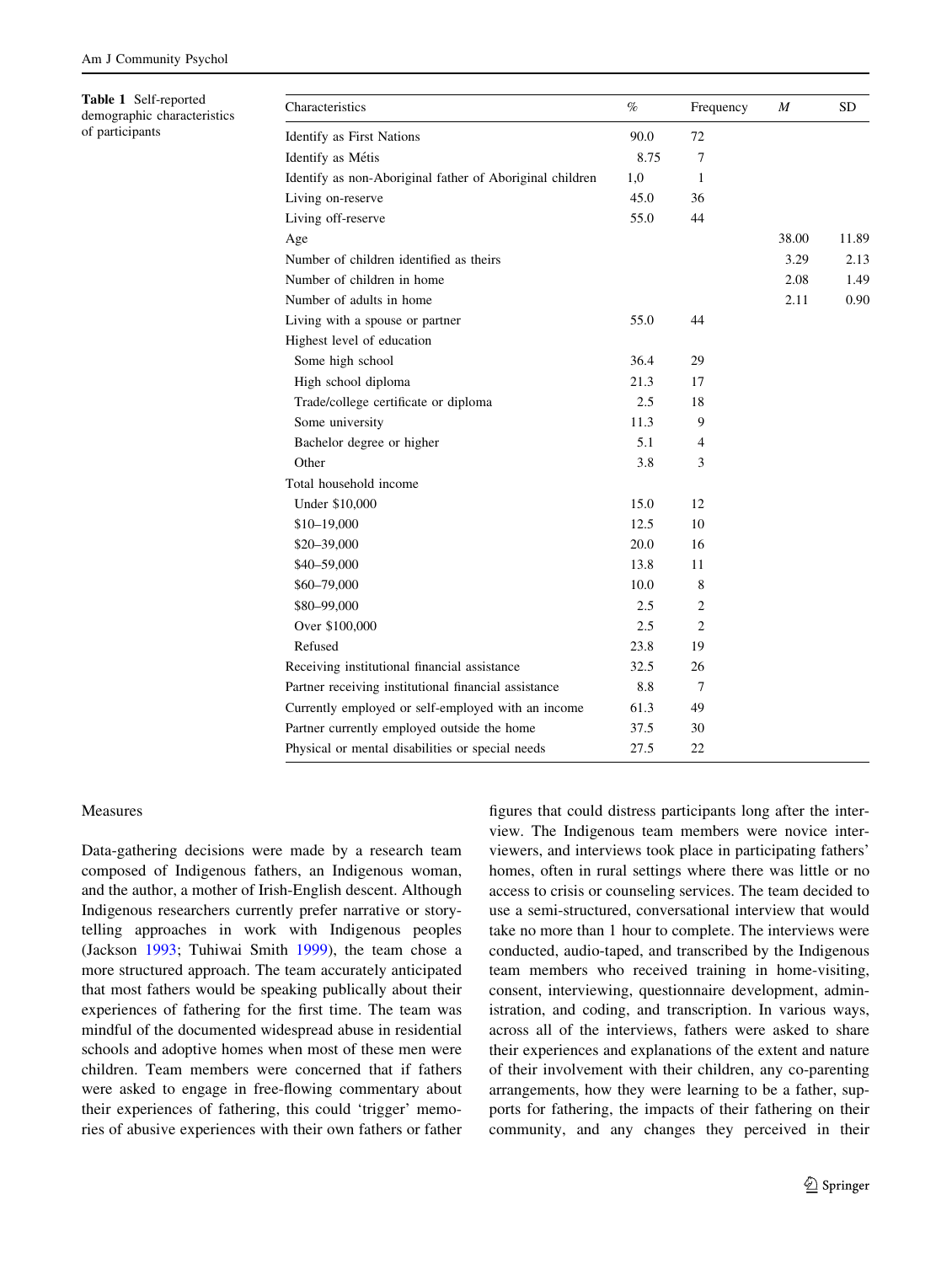communities with regards to fathering. Following the grounded theory approach originated by Glaser and Strauss [\(1965](#page-13-0)) and see also Glaser ([1978\)](#page-13-0) and demonstrated in family interaction research by the author (Ball [1984](#page-12-0); Ball et al. [1995\)](#page-12-0), data collection and analysis were concurrent. Interview questions underwent four successive modifications to follow fathers' leads about meaningful dimensions of inquiry. After four successive iterations, the final 40 interviews used the same interview schedule. Data collection was stopped after 80 interviews had been analyzed and a hierarchy of core themes predictably recurred during the interviews and the themes could be substantiated with many examples from the participants' accounts.

#### Data Analysis

The same Indigenous team that collected the data worked with the author to conduct an inductive content analysis of the interview data, relying primarily on the constant comparative analysis process originated by Strauss and Corbin [\(1990](#page-14-0)) to identify similarities and differences across fathers' accounts. Since this was the first study of Indigenous fathers in Canada, it was important to avoid imposing an a priori content category scheme. Rather than aiming for "objectivity", a constructivist lens (Schwandt [1994](#page-13-0)) was used to construct superordinate themes from lower-level, line-by-line coding of transcripts, leading to increasing levels of abstraction. Practical limitations on the scope of the current study prevented the pursuit of an elaborated inductive theory. Thus, the findings are primarily descriptive at this point. However, the data analysis—in particular, the participating fathers' feedback about how the themes collectively represented the temporal, social, and personal dimensions of their fathering experiences—suggests some important shifts in emphasis for theory and future research.

Several months after their interview, fathers were invited to a gathering at each community partner site to hear and comment on the analysis and interpretation of the interview data. Fathers' feedback suggested a hierarchical and temporal ordering of the themes constructed in the data analysis. The theme cultural reconstruction through circles of care was superordinate, as it best represented the fathers' efforts to re-imagine and enact fatherhood, drawing upon whatever childhood memories they had of fatherhood as well as sources of social support and cultural knowledge of fatherhood available to them and their children. Fathers in all the communities agreed that the theme of disrupted fatherhood best accounted for the challenges they faced in becoming involved fathers (e.g., learning non-violent communication, overcoming anger with themselves, partners, and/or children; depression; not knowing how to be in a family or how to maintain a household). Against this causal, historical backdrop, fathers described several other

themes relating to the evolution of their role as fathers: changing gender relationships, becoming a man, learning to be a father, and mother-centrism.

# Results

While the interview questions were intended to engage fathers in discussing their experiences of involvement with their children, 72% of fathers chose to talk primarily about their experiences of learning to be a father. They tended to cast this learning journey against a background of not having had positive experiences of being fathered themselves, and against a foreground of changing gender relationships that are instigating tentative reconstructions of what it means to be a man.

Eighty-four percent of the fathers' explanatory accounts invoked the theme of disrupted intergenerational transmission of fathering. This article highlights this theme not only because it was the most salient feature of the interviews, but also because it delineates the chronosystem in which the journey to involved fatherhood is situated for Indigenous men. In the ecological theory of development formulated by Bronfenbrenner [\(1979](#page-12-0), [1986](#page-12-0)), the concept of the chronosystem refers to changes over time in the patterning of environmental events that influence an individual's development and life course. While the concept of the chronosystem has never been applied to changes in Indigenous expressions of fatherhood, it is particularly apt in encompassing the emphasis that fathers placed on sociohistorical circumstances in accounting for their experiences of fatherhood.

The three inter-related themes of *changing gender* relationships, becoming a man, and learning fatherhood underscore the dynamic context of Indigenous fatherhood. Related to the latter themes, the issue of mother-centrism is also highlighted because it captures what fathers explicitly hoped would be learned from the study for changing policy and practice. Finally, the superordinate theme of cultural reconstruction through circles of care is discussed offering an expanded definition of the theme of generativity that currently dominates theorizing about fathers' involvement.

#### Disrupted Intergenerational Transmission of Fathering

Although the Indigenous fathers on the research team decided against asking participants direct questions about their own experiences of being fathered or about their current personal challenges, virtually every father in the study raised these issues. They explained how their own childhood experiences with their fathers and father figures, including step-fathers and priests in residential schools, set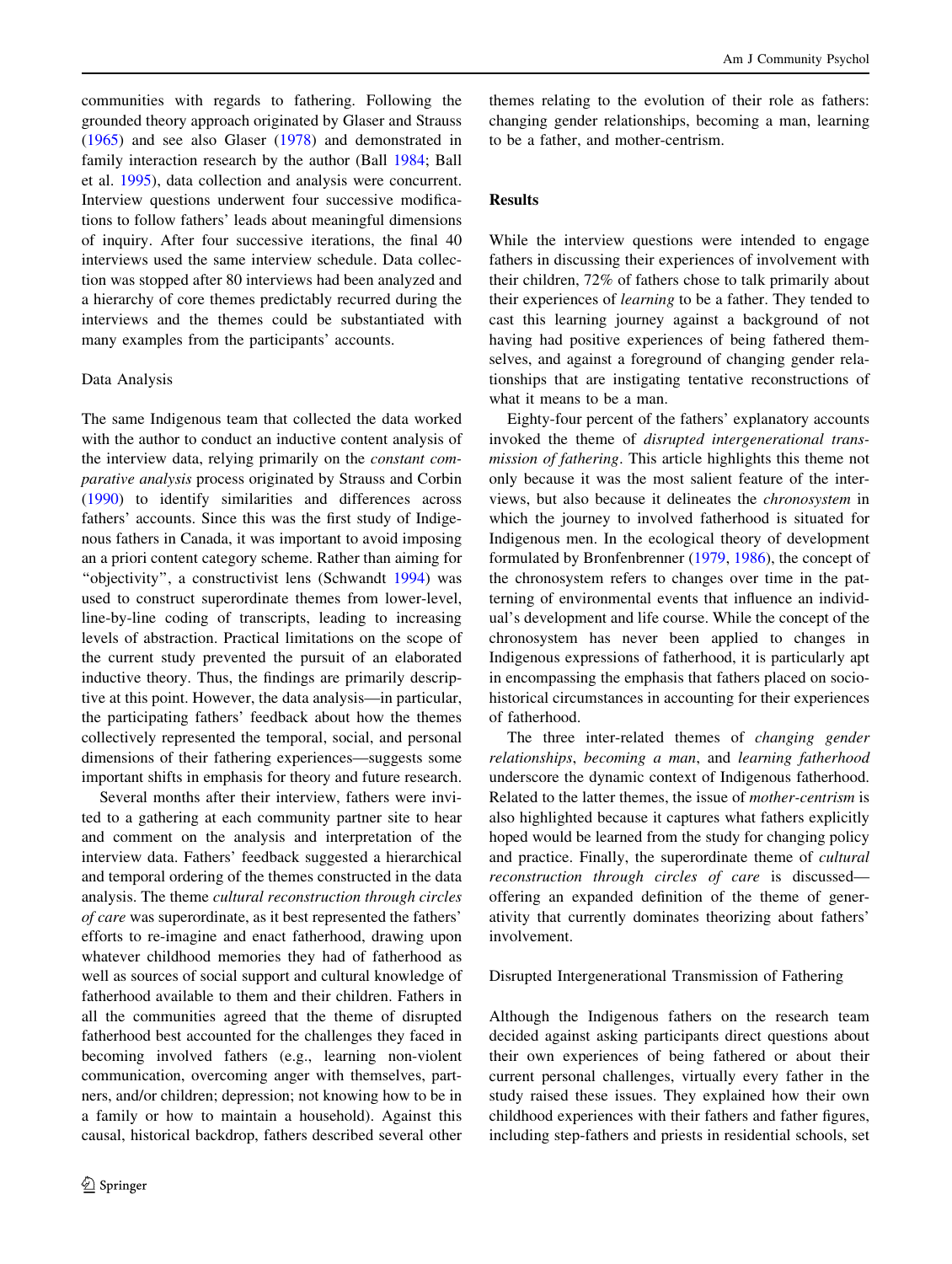the stage for their own journey as fathers. Over two thirds of the fathers stated emphatically that they did not want to be like their own fathers. More broadly, many fathers gave accounts of the impacts of colonial government interventions that had diminished their families, communities, and cultures, including men's roles within these contexts. One father's account is reproduced at length to illustrate this overarching explanatory framework:

The Indigenous male, their job title used to be hunting and gathering. They used to have to hunt and if you weren't hunting or fishing you were preparing to go hunting, fishing, gathering food, making shelters and doing all those things. So, that whole thing with the Europeans coming in and wiping it all out... First it was the residential school and they took away the language, or tried to take the language away. They took the entire role of the male in the Indigenous community away so that left a big empty gap for males. They didn't know what to do, where to go, what to say, when to say it, or anything. They had to fit in and women had to play another role in telling the male what to do, but the women kept their jobs. The women looked after the kids, they did all the food preparations and things like that. That stayed. The women fit in a lot easier than the men I think. It wasn't easy for women, but they had certain jobs that they were able to do, whereas the men, they had to go off, they had to go and learn how to build certain kinds of houses and they had to relearn how to live in society, how to get a wife and what to do as a husband, as a father, and as a member of a community.

Historical loss and trauma figured prominently in most fathers' accounts as a monolithic causal factor accounting for their experiences as fathers. Seventy-two percent of fathers described in some way how they were recovering from residential school trauma or ''second generation residential school trauma'' resulting from being raised by parents who grew up without their mothers or fathers in residential schools. Many men explained that when their first child was born, they did not see themselves as having the qualities prerequisite to being involved fathers.

Back then, I didn't have any communication skills like normal fathers had. The affection of a loving father-child relationship, like normal fathers have, like kissing your younger children. I only learned years later, that that was what it takes to love a child. Over the years, I have learned to love myself. Then I'll be able to learn to love my child. There was nothing like that when I was growing up in a residential school. Because I was in residential school until I was 18 years old, so I really didn't learn anything. No love and no hugs from the priests or the nuns. I just came out cold.

Eighty-two percent of fathers referred in some way to the disruption of intergenerational bonds and transmission of language and culture in their explanatory accounts of the harsh living conditions, psychological problems, or challenging relationships in their lives, including father–child relationships.

My father was not involved in my life. He was abusive. I was only a year old when he left, and so I don't know if I ever saw it or experienced it [being fathered]. He left and then when I was nine, his brother murdered him. He was stabbed in a knife fight. I can remember seeing him and wishing he were more involved. After he died, I had dreams of him and he didn't recognize me. There was a lot of stuff that I had to deal with as I grew up. But, I knew that was not what I wanted for my children. I wanted my children to have a father and to understand the joys and rewards of having both parents in their lives.

# Changing Gender Relationships

Fifty-six percent of fathers described broad shifts in gender roles in their partner relationships, families, and Indigenous communities. One quarter of the fathers pointed to the increasing participation of women in continuing education and the labor force, and the accompanying pressure on fathers to become more involved in caring for children.

More and more the women are going to work, which allows fathers to build a closer relationship with their children. And less and less Indigenous fathers are running away from their children; they are actually staying with them now.

One quarter of the men described their perception, corroborated by current government policies and the changing economic base of British Columbia, that there are many more opportunities for Indigenous women than men to upgrade their education, obtain short-term technical training, and secure employment in technical trades as secretaries, receptionists, teaching assistants, nurse's aids, child care workers, and in similar service and paraprofessional vocations.

Now, we have moved to such a society that women are more in the limelight of career opportunities. That's a great thing. Now there's a shift going on, where there has to be a balance where both parents have equal involvement in their kids' lives. I think it's the economy that dictates how it's being done.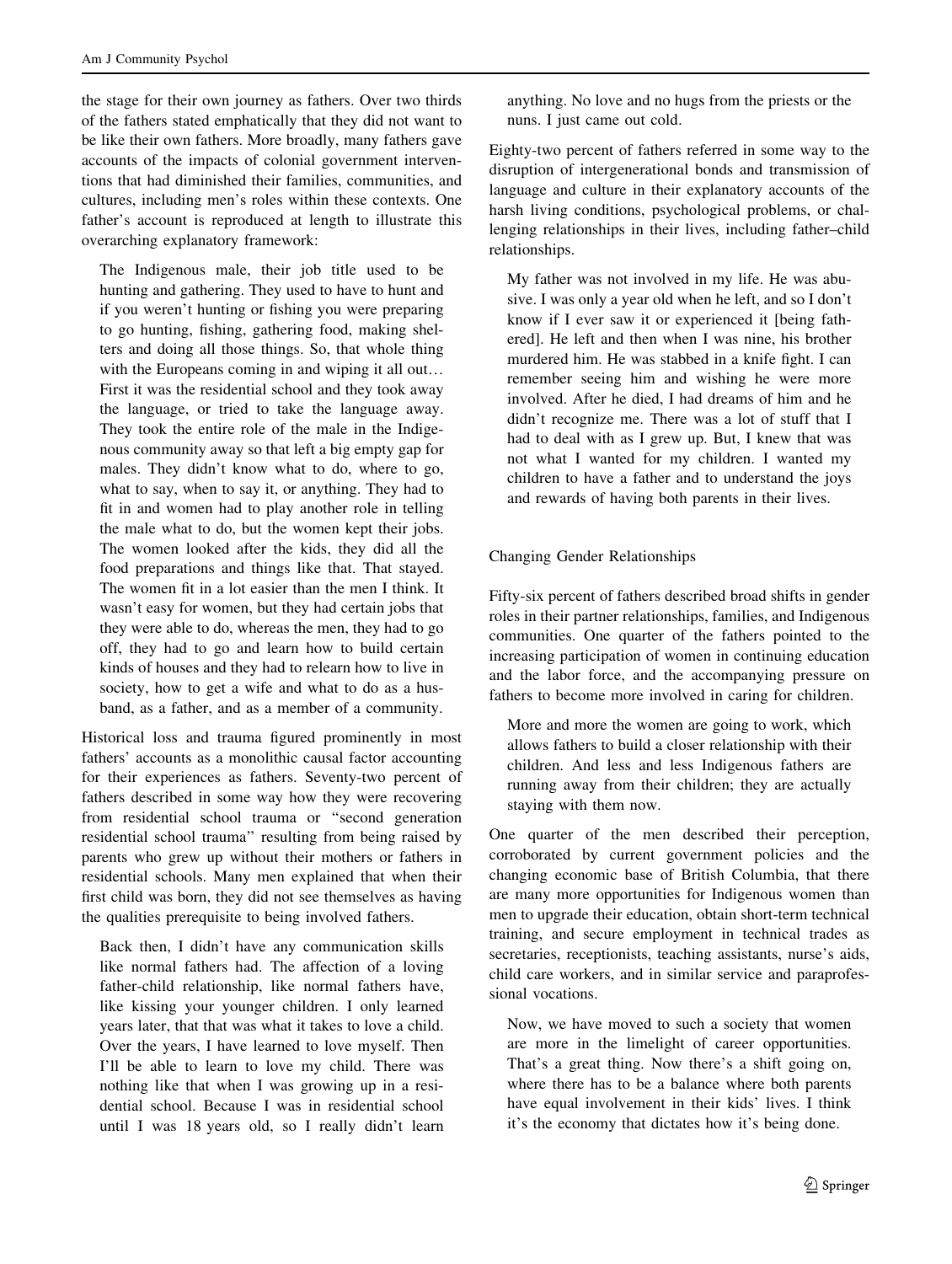At the same time, they described changes in their own understandings of what it means to be a man, mirrored to some extent in greater community acceptance of men in caregiving roles. Forty percent of the fathers said they had been pushed to learn fathering skills in order to care parttime for their children on their own as a result of separation from their children's mother and alternating care arrangements. Five of the fathers in the study had been thrust into lone parenting when their partners died, moved away, or went missing.

Concurrently, jobs that traditionally took Indigenous men away from families for long periods, such as trapping, fishing, mining, and logging are less available, given the dependence of these industries on diminishing natural resources. As a result, whereas Indigenous men were traditionally the family breadwinners, men no longer maintain a monopoly over economic life. While a majority of Indigenous men have been dislocated from the world of work, a few fathers have become very involved in domestic life. Some fathers commented that what is lacking is a ready replacement for men's traditional skills and economic roles.

I'll go out and try looking for a job and they tell me I don't have the right education… they give me the run around. All the education programs are geared towards single mothers and they tell me that they can't help me.

# Becoming a Man

Forty-five percent of fathers described in various ways how learning to be a father was helping them to ''become a man''. ''I told my daughter recently that I didn't become a man until I had her. I said: 'I was learning how to be a man, thinking I was a man, until I saw you'''. Several fathers elaborated that being a father makes them ''feel like a man'' because of needing to ''protect'' their child or because they are a ''security blanket'' for their child.

A father who was raising his daughter alone described how being separated from his partner pushed him to develop himself as a parent:

After the wife and I split, I had to really take a look at things with a mother's perspective, step away a bit. The father's role is firm, while the mother's role is gentle. I was going to be a single parent, so I had to make sure I showed both characteristics and that was hard.

Whereas some men blame women for their lack of a sense of place within their families or societies (Ferber [2000;](#page-12-0) Gavanas [2004](#page-13-0)), few Indigenous fathers in this study blamed women for barriers to being effective or involved

fathers. They pointed instead to socio-historical conditions as the root cause of their lost boyhoods and challenges in becoming a man. As the father quoted earlier explained, historical events exerted different but also challenging pressures on Indigenous women. Several men spoke of the need for both Indigenous women and men to achieve ''balance'' and ''wholeness'' by following a traditional healing path to recovering their pride as persons and as Indigenous Peoples.

Some of the fathers' narratives described how they had moved from adolescence into young adulthood enacting a hegemonic masculinity borrowed from mainstream media depictions and observations of non-Indigenous men. Some fathers described how they gradually repudiated their "macho" personas. "Yah, so I was macho. A real tough guy. Whup-di-do … so what? It left me spiritually bankrupt and totally isolated''. All the men interviewed in the study who were actively involved with their children described undertaking a process of recovery from substance abuse. Many also described personal histories of self-harming behaviours, depression, issues with violence and anger, and other mental health challenges. Most of these fathers volunteered that they had completed one or more formal treatment programs. Seven fathers said they sought help with addictions, often through Twelve-Step Programs. In the context of treatment programs, they had begun to recalibrate their approach to relationships with partners and children towards more "balance", "respect", and "equality'', a pattern also described by Irvine and Klocke ([2001\)](#page-13-0) in their study of men involved in a Twelve-Step program. Many Indigenous men described ''beginning a journey of healing" as a turning point during which they became involved with their children's mother(s) and with their children in sharing parenting tasks and arrangements.

I'm a recovering alcoholic and addict, and I'm just trying to learn how to relate to my kids and how to help her [ex-partner] in whatever way I can, one day at a time. Starting over—well that's just not how I see it—because my past deeds and history are still there, they happened, and I have to face up to that and accept responsibility for that, instead of playing the shame and blame game, for a change. Every day that I'm with my girls is another day to make amends and to try to give them, and my ex- and myself something positive.

# Learning Fatherhood

Over half of the fathers volunteered that the birth of their first child was not the decisive event that caused them to "become a father". Nearly half of the fathers had little or no contact with their first-born child or children from an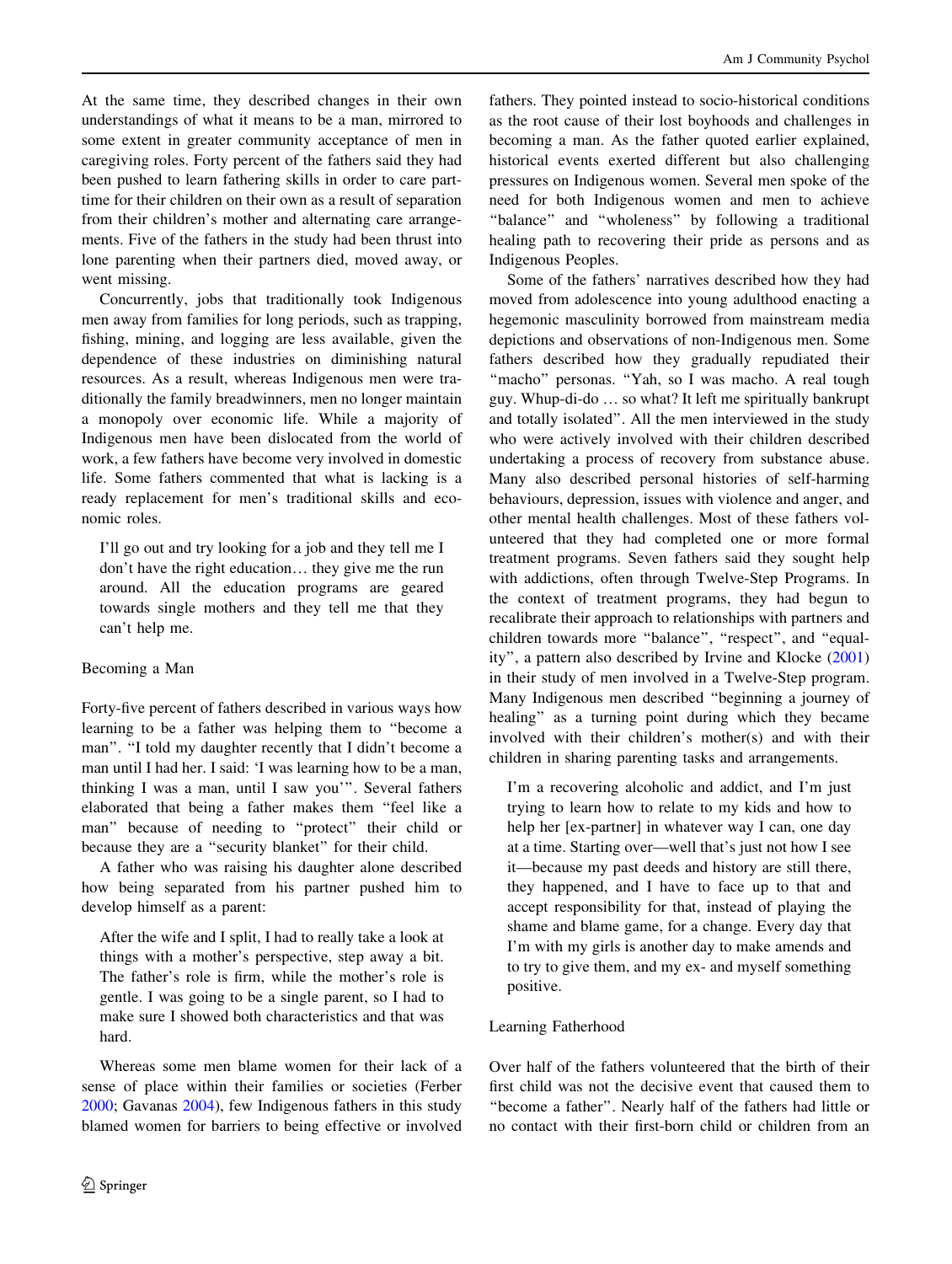earlier partnership, but most were involved with children who came later, usually through a subsequent partnership. At the time of the interview, four fathers had no contact with their children as a condition of parole or court order due to violent behavior associated with drug use. These four fathers wished to establish contact with their children. All the other fathers in the study had some form of contact with at least some of their children, if only occasional visits or phone calls.

In most fathers' accounts, becoming a father was a slow and gradual process of identifying with the role, in the course of gaining a firmer grasp on their own health and well-being, managing relationships with other adults in order to sustain contact with children, and learning fathering skills. As a group, fathers' commentaries suggested two developmental pathways: ''learning through play'' and ''stepping up to responsibilities''. While not always occurring exclusively and not characterizing every father's journey, different fathers tended to emphasize one pathway or the other in their account of ''what it took'' to become involved fathers.

Eighteen fathers referred explicitly to ''growing up'' in the context of caring for their children. Some fathers found that engaging in play activities with their children evoked their own sense of playfulness and afforded them an opportunity to work through the loss of their own childhood as a result of family dysfunction and disruption. Several fathers reported that engaging with their children evoked painful memories or glimpses of childhoods that had been punctuated by abuse or family violence, death of a parent, or abruptly changing circumstances, such as residential school or apprehension by child protection services.

When I am with my children I am playing, always playing. When I had my first child, it was the first time I had ever played. Before I went to residential school, I was raised by my uncle and auntie, and they were always drunk, and I don't have any memory of playing. And in residential school, well they just beat the Jesus out of you, and there was no playing there. So having my kids, I am making up for lost time I guess.

Some fathers described ''becoming a mature adult'' as they began to acknowledge their obligations to protect, provide for, or be engaged with their child.

I think I am doing the best I can to raise him and I changed my life all for it. Instead of being young and partying all the time, I settled down and decided to raise him. I get a good outcome for him and that makes me the happiest.

Learning how to be fathers from their own mothers or from their female partner was a theme in 13% of fathers'

accounts. Most of these fathers were raised primarily or exclusively by their mothers. One such father described himself as a ''mama's boy'' and described how he ''felt the love'' which is what he gives to his daughter now.

I have fathered the complete opposite to how I was fathered, completely. I learned a lot from my mother and how she parented, but it is completely opposite from how my father parented. I have looked at a lot of the good things from my mom and duplicated that. Like reading to him and teaching him about different countries, languages and stuff. My mom did all of that sort of stuff with us kids.

## Mother-Centrism

Sixty-one percent of fathers perceived some degree of social bias favouring mothers. Many fathers called for broader acknowledgement of fathers' increasing involvement in child care at the level of social policies and programs.

The times have changed, the cultures have changed, people have evolved as a culture and policies need to be updated …. With the whole separation from her [my child's] mother and the custody case at the courthouse, they all assumed that I was the bad guy. That ''he is the male, these are the things that happened'' and they put all the weight on my shoulders. They just left her alone and asked me all the questions and I was the one who had to fill out all the paperwork. Meanwhile, I had already had our daughter for nearly two years before this court case happened … Her mother had only been around for three days, but the social workers assumed that she was the one that was bringing her up … I know that there are a lot of single mothers out there, but for my case, they sort of just left me high and dry. There was no support for me … I just want them to understand what I have had to do to bring this child up.

Fathers expressed their acute sense of social exclusion in what seems to them to be a mother's world of prenatal care and education, child care, parent education, health services, home-school liaison, social services, and other forms of social support for parenting.

There needs to be provided more male-based information, programs and workshops for men. I went there [to a parent support program] and there were all mothers. When I go to things like that, I just do not feel comfortable. I was going to go to the ''Nobody's Perfect'' program, but it is nothing but females in there! I would like to go in there and just start advocating for the fathers.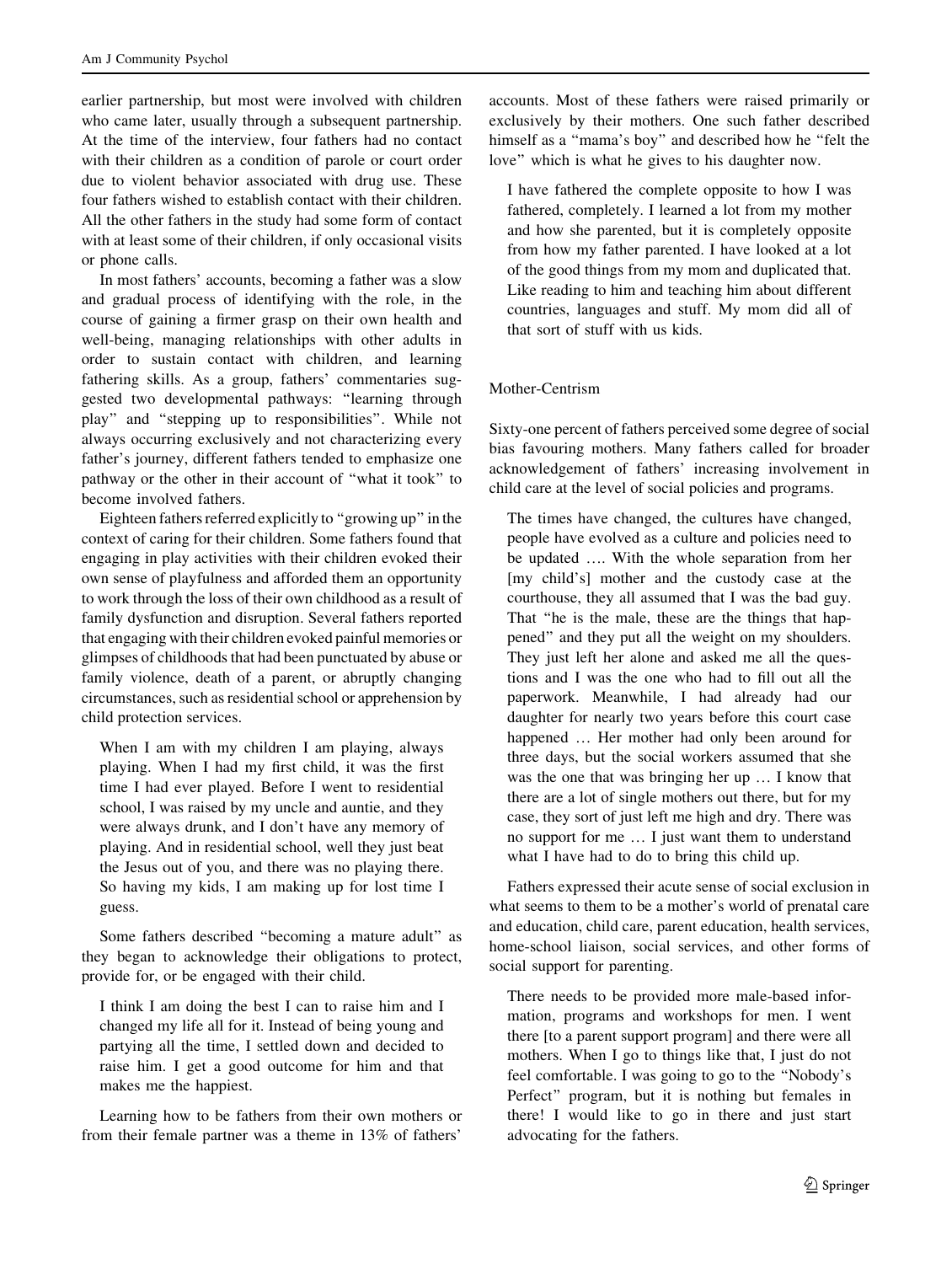As discussed, many fathers described their challenges in learning to be fathers, especially after difficult experiences with their own fathers and in residential schools, and yet there are few supports for them.

For years it has been the single mother … So the people that are trained to deal with parenting and children are so focused on the woman … family support workers, education, daycare workers and people like that need to be trained to deal with fathers. They need to know that there are fathers out there that are trying and they should be pushing for that.

The five fathers in the study who were raising their children as lone parents were particularly vocal in expressing the sense of being left without help to figure out how to raise their child: ''Nobody has even tried to talk to us; they haven't made an effort''.

# Cultural Reconstruction Through Circles of Care

Thirty-six percent of fathers offered broad commentaries on the future prospects for Indigenous men, families, or peoples, seeing increased fathers' involvement as an important avenue for recovery of Indigenous peoples' health or Indigenous ways of life following historical disruptions.

Fathers are trying to get more involved with their children. They are trying to get back into the circle. Our circle has been broken for so long and now it is going to make us stronger as a people.

Some fathers specifically related reconstituted gender roles as a pathway to reconstructing communal circles of care.

I've actually seen dads pushing their daughters in baby carriages around and I didn't see that too much before. I can't say that I influenced that but since I've started doing it here, more people have been doing it. I've actually seen other mothers saying, ''Well, how come he stays home with his daughter and how come you don't do that?'' Actually, it's happening more. Our circle has always been like that with our children. Men and women and the whole community pitching in to raise our children.

Several fathers spoke movingly about their hope for revitalizing fatherhood within the context of extended family involvement in child care.

I look at all these young people experiencing that family life, with fathers involved as much as the rest, and I have such a sense of hope. It means we're

turning things around. Now I know I do have a family that will help me no matter what, and they are all helping me in raising my girls, and that is good. It's our traditional way. And these girls are seeing that, and I think it will change how they raise their families.

# Discussion

Overall, Indigenous fathers' accounts offered a multigenerational perspective on becoming a father, emphasizing their struggle to learn what it means to be a father after the disrupted transmission of fathering caused by various colonial government interventions. Indigenous fathers described the births of their children as having an important but gradually unfolding impact on their development. In contrast, research involving non-Indigenous men has found that fatherhood can be the single greatest shaper of men's lives (e.g., Palkovitz et al. [2001\)](#page-13-0). While the biological fact of becoming a father did not always instigate identification with fatherhood, many fathers noted personal recovery, pressures from partners and other family members, the absence of a child's mother, or changes in gender role arrangements as catalytic events. Many men described the sociocultural shift in images of manhood in some Indigenous communities and in Canadian society generally as an enabling contextual factor in becoming involved fathers. In this study, men's mothers and female partners (not necessarily the mothers of the children in their care) played important roles in the transmission of fathering capacities, both in their capacity to form intimate relationships with their children and to develop skills to become engaged caregivers.

# Theoretical Implications

Theories of fatherhood draw heavily on normative descriptions of lifespan development such as the ''generative fatherhood model'' (Hawkins and Dollahite [1997\)](#page-13-0) informed by Erikson [\(1950](#page-12-0)) and on assumptions of ongoing transmission of fathering through father-child relationships across generations (Lamb [2004\)](#page-13-0). Within the policy and practice frameworks informed by current psychosocial theory and research, it is generally understood that, for men, being able to realize one's potential as a father rests on a foundation of secure parent–child attachment in the early years (Bronfenbrenner [1991;](#page-12-0) Cassidy and Shaver [1999](#page-12-0)). As described earlier, due to the fracturing of Indigenous circles of care during the height of the colonization movement, most Indigenous fathers have not had this experience (Lawrence [2004](#page-13-0)). In addition, Euro-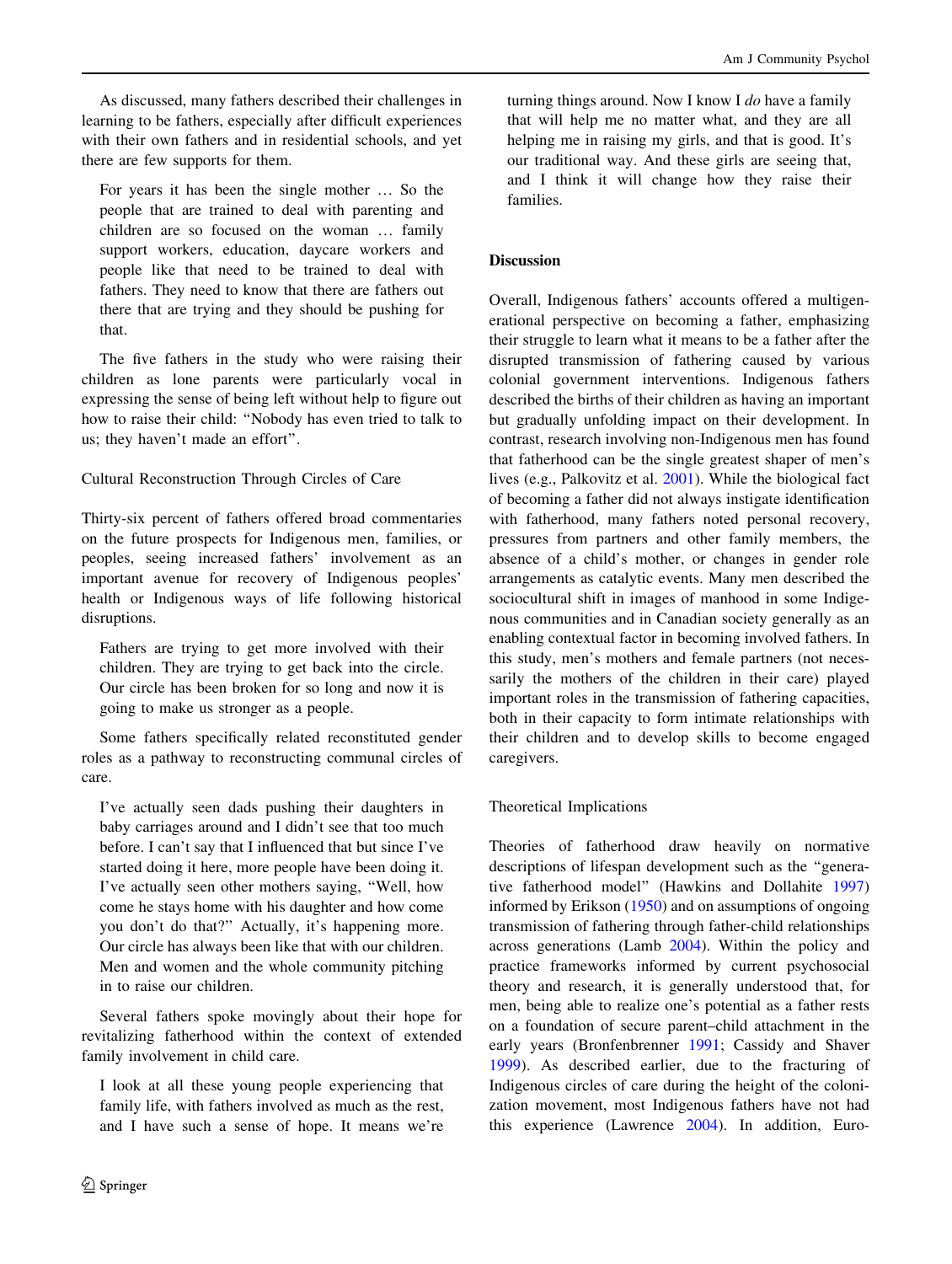Western models of the nuclear family, in which one father figure (along with one mother figure) is intended to meet all of a child's needs for guidance, discipline, affection, and support, have never characterized traditional Indigenous communities. Research into Indigenous fathering has the potential to reveal new conceptions of men's roles in the lives of children and to highlight sources of resilience that have not yet been glimpsed in theories or in community program models. In particular, participants' explicit reference to ''circles of care'' evokes a conception of family that is consistent with culturally and historically collectivist communities, in which deeply intertwined relationships among family members provide a network of care for children, as opposed to the nuclear unit of care characteristic of western European family life.

The developmental, lifespan perspective cannot fully accommodate the significance of the challenges and changes in the lives of Indigenous fathers. Bronfenbrenner's ([1979,](#page-12-0) [1986\)](#page-12-0) concept of the chronosystem resonates with the cultural and temporal perspective that Indigenous fathers bring to their descriptions of learning fatherhood and becoming a man. To develop an understanding of Indigenous men's journeys and needs as fathers, it is essential to grasp that the psychological development and family life of contemporary Indigenous fathers unfold within an ecological chronosystem fraught with difficulties. The impacts of historical trauma, social exclusion, and poverty on Indigenous men, and the vestiges and potential rekindling of communal caregiving roles, must be integrated into emerging constructions of Indigenous fatherhood and family organization.

#### Practical Implications

Indigenous fatherhood should not be understood within what some have called the "deficiency paradigm" (Hawkins and Dollahite [1997\)](#page-13-0). At the same time, the monumental challenges facing Indigenous fathers and families should not be underestimated. Becoming a father was described by participants in this study as extremely challenging, even though many referred to themselves as "success stories" relative to other fathers in their communities. Some participants were pessimistic about the future for Indigenous fatherhood in terms of recovering Indigenous forms of family life and men's roles as teachers, guides, providers, and guardians of the spiritual life of the family. They pointed to the pervasive abuse of alcohol, high rates of poverty, unemployment, and suicide among Indigenous men, and the associated large numbers of Indigenous children raised solely by mothers. All of the fathers who were positively involved with their children described a personal process widely referred to among Indigenous peoples in Canada as a ''healing journey'' (e.g.,

Aboriginal Healing Foundation [2006](#page-12-0)). The fathers in this study were eager to tell their stories and proud of what they had achieved over many years of learning how to be involved as fathers without having much exposure to positive fatherhood in their own lives. Their stories suggest the potential for a re-generation of involved Indigenous fathers as Indigenous peoples continue to gain strength to resist the vicissitudes of colonization and begin to reconstitute their cultures, including their constructions of what it means to be men and fathers within their communities.

This study has numerous implications for the cultivation of an environment that recognizes, supports, and promotes Indigenous fathers' involvement. First, the study uncovered a strong desire on the part of Indigenous fathers to tell their stories, to be ''found'' in relationships with both older and younger family members, and to construct a way forward to engaged and sustained fathering. This finding is encouraging for community-based programs that see father involvement as an important support to Indigenous children and families. Only one quarter of the fathers in this study reported using any parenting support programs; usually, this use was confined to accessing printed information. However, some fathers identified child care programs as a support for their parenting role. In feedback sessions held in research partner communities, fathers confirmed that child care programs were the best access point for father outreach and support initiatives.

Second, fathers in this study articulated a mandate for community-based agencies as well as political bodies to get involved in supporting healing programs, reducing negative stereotypes of Indigenous fathers and families, and actively reaching out to support fathers in their fatherhood journey. A mother-centric paradigm has dominated parenting research (Rohner and Veneziano [2001\)](#page-13-0). Around the world, mothers have overwhelmingly been the beneficiaries of parenting outreach, support, and education programs (Evans [1995](#page-12-0)). Fathers in general remain largely invisible in social service training programs and in child welfare practice (Este and Amand [2003](#page-12-0)). Many researchers and practitioners recognize the deficiencies and need for transformation of the ''motherhood first'' paradigm (Rohner and Veneziano [2001](#page-13-0)). In the communities and agencies that partnered in the current study, father outreach efforts have met with almost no success. Results of a short survey given to fathers in the current study (to be reported elsewhere) revealed that the most frequent reasons fathers gave for scant participation in community programs were that: the program information seemed to be directed at women/mothers; they did not know programs existed; their schedules were too unpredictable to participate; or they lacked transportation. In Canada, further research on Indigenous fathers is timely, as more community programs are seeking information to develop more effective outreach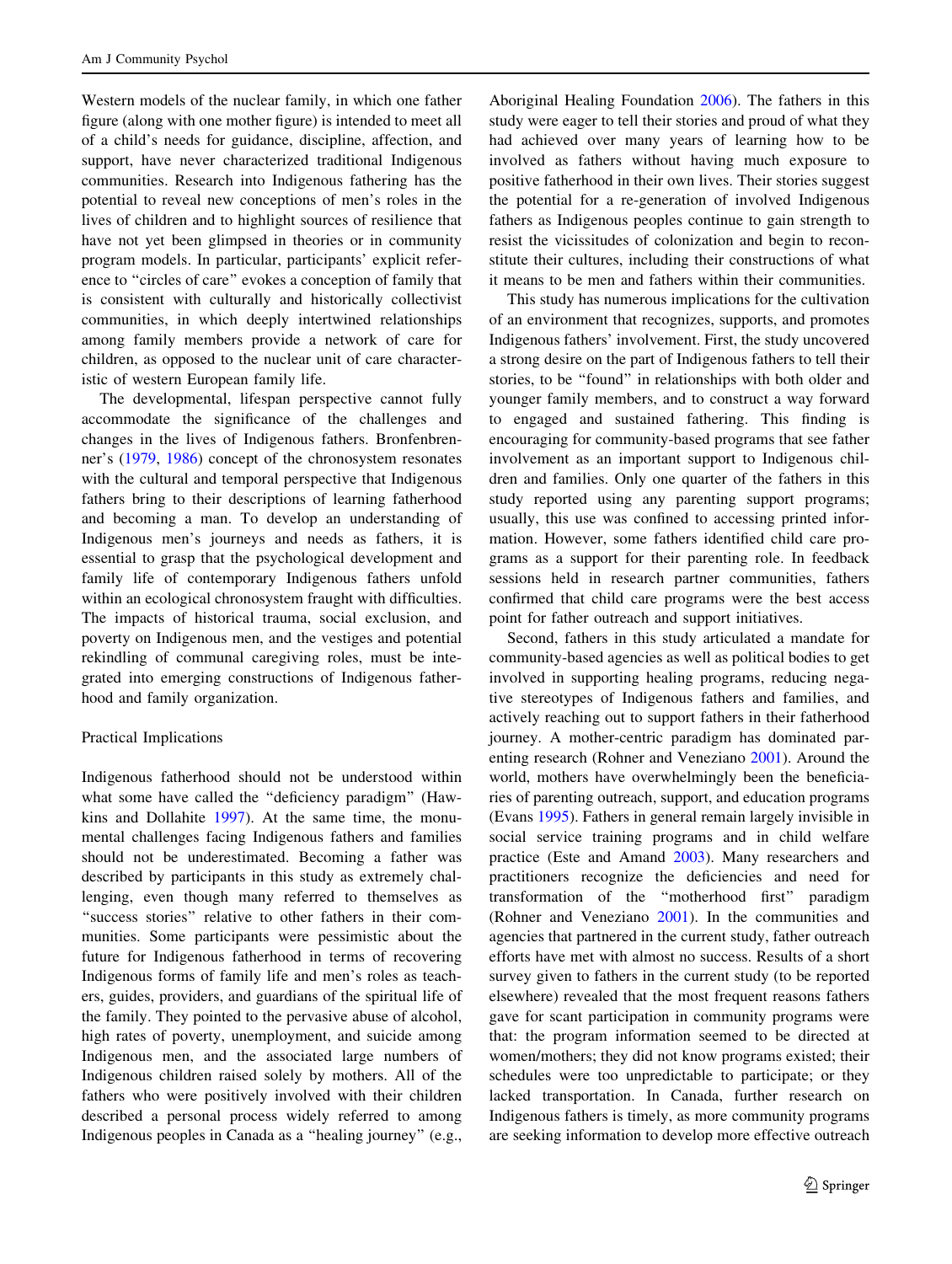and support programs for Indigenous fathers, and policy reforms in some provinces are responding to calls by Indigenous leaders to embrace a ''kinship care'' approach involving all relatives when a child requires protective custody (Gleeson [1996\)](#page-13-0).

Third, the findings of this study offer an initial framework to further investigate the kinds of assistance individual fathers may be receptive to at different points in their fathering experience. Different kinds of support are needed to help fathers work through issues associated with their own lost childhoods, to recover psychologically and spiritually, to learn fathering skills, and to achieve balance in their lives and family relationships. Longitudinal case study research with a small number of Indigenous fathers could illuminate different pathways in the transition to fatherhood; the intersecting themes of becoming a man and learning to be a father; the interacting effects of fathers, children, and other family members upon one another; and fathers' readiness to participate in different kinds of support programs at different times. Community action research is gaining acceptance in many Indigenous communities around the world, including Canada (Kowalsky et al. [1996](#page-13-0); Marsden [2002\)](#page-13-0) and Aotearoa/New Zealand (e.g., Barnes [2000\)](#page-12-0). This approach combines community participation and control with immediate tangible benefits. Community action research provides opportunities for comparative intervention studies that could identify critical periods to influence decisions about father involvement; the process of learning fatherhood; critical events, challenges, and factors that mediate the nature of fathers' involvement; and culturally responsive outreach and support programs for Indigenous fathers.

Clearly, given the demographic data on Indigenous fathers' circumstances, there is an urgent need to reduce systemic barriers to social inclusion. Poverty, low social status, racism, and policies that constrain Indigenous fathers' efforts to establish paternity (Mann [2005\)](#page-13-0) and to sustain connections with children (Blackstock et al. [2006](#page-12-0)), as well as a lack of effective outreach to fathers in rural and remote villages, combine to perpetuate the social exclusion of Indigenous fathers. The multigenerational perspective that Indigenous fathers brought to their understandings of fathering highlights the need to situate policy reforms and systemic program solutions within a long-term, post-colonial, social justice agenda.

Situations that disrupt the intergenerational transmission of fathering—government interventions, pandemics, political conflict, migrant labor, and ecological and technological disasters—are extremely common across the globe. New understandings of how Canadian Indigenous men are learning fatherhood can contribute to an emerging international literature on the reconstitution of fatherhood

following catastrophes (e.g., Hoffman [2004;](#page-13-0) Richter and Morrell [2009;](#page-13-0) Stover and Weinstein [2004](#page-14-0); Tolfree [2004](#page-14-0)).

#### Limitations and Future Research

It is probable that the fathers who participated in this study were not representative of the population of First Nations and Métis fathers even within British Columbia with regard to the extent of their involvement with their children. Within British Columbia, it is generally acknowledged that a large proportion of Indigenous fathers have little or no knowledge or contact with their children. Thus, the research sample most likely represented a highly engaged end of the continuum of father involvement. Also, there are some 605 culturally distinct First Nations in Canada (Frideres and Gadacz [2005](#page-13-0)), and many sources of variation among Indigenous peoples living in urban centers across the country. The population of Indigenous peoples in British Columbia is even more diverse than in the rest of Canada. For example, the participants in the current study were heterogeneous with respect to linguistic group, spiritual practices, tribal affiliations, governance, and matriarchal or patriarchal clan systems. To avoid an over-generalized, ''pan-Indigenous'' interpretation of Indigenous fathers' experiences, future research might explore the constitution of fathering and patterns of fathers' involvement in various cultural groups and settings with varied historical and current circumstances.

No information was collected that could be used to triangulate fathers' accounts with the experiences of their partners or children. During research feedback sessions with two of the community partners, several Indigenous women stated emphatically that First Nations women are more responsible and more competent to protect and raise children and that they did not wish to see any changes in women's dominant roles in families. However, all the women were in favor of community-based initiatives to bring First Nations fathers into more active supporting roles with their children as members of family caregiving circles. The current study focused on eliciting the subjective accounts of fathers rather than on obtaining a measure of their behavior. Research on fathers frequently relies on maternal reports (Coley and Morris [2002\)](#page-12-0); there is no shortage of women working in Indigenous communities and agencies who are willing to offer their views about Indigenous fathers. Indigenous fathers' voices have rarely been heard in research or in community programs. This study offered Indigenous fathers the opportunity to speak without concerning themselves with other people' views. The fathers in the current study shone a light on the potential for positive father involvement and the creation of new knowledge about cultural reconstruction and resilience following historical trauma and loss—in the words of one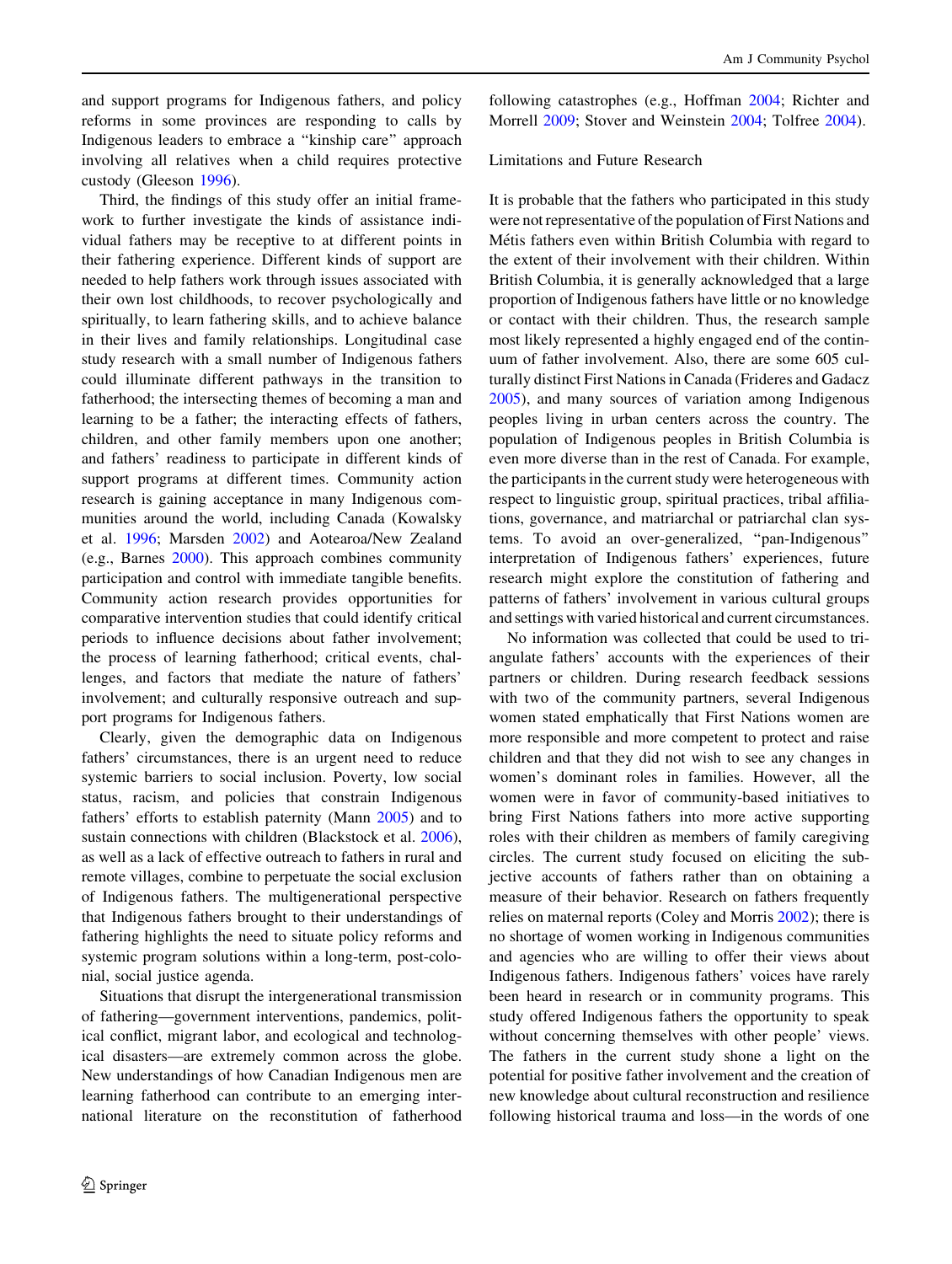<span id="page-12-0"></span>father, ''how to overcome fears and self-doubts and begin to learn to be a father despite never having had a father role model'' (L. Joe, personal communication).

Acknowledgments This research was supported by funding from the Social Sciences and Humanities Research Council of Canada, Community-University Research Alliances program (File No. 833- 2003–1002) and by the British Columbia Ministry of Children and Family Development through the Human Early Learning Partnership. The views expressed here are those of the author and do not represent the policy of provincial or federal funding agencies or Indigenous organizations. The author thanks the 80 Indigenous fathers who participated in the research, and the community partners who made the project possible: Lil'wat Nation, Little Hands of Friendship and Power of Friendship Aboriginal Head Start Programs in Prince George, the Terrace Child Development Centre Dad's Group, and Esketemc First Nation. Important contributions were made by Candice Manahan, Ron George, Leroy Joe, Ken Moselle, Allison Benner, and colleagues in the Fathers Involvement Research Alliance of Canada, Community-University Research Project, directed by Kerry Daly. Quotes are from fathers who participated in the project and who, where named, gave their written permission to be quoted by name.

#### References

- Aboriginal Healing Foundation. (2006). Final report of the Aboriginal healing foundation: Vol. 3. Promising healing practices in Aboriginal communities. Ottawa, ON: Aboriginal Healing Foundation.
- Adams, B. N., & Trost, J. (2004). Handbook of world families. London: Sage.
- Allen, S., & Daly, K. (2002). The effects of father involvement: A summary of the research evidence. Newsletter of the Father Involvement Initiative—Ontario Network, 1, 1–11.
- Ball, J. (1984). Understanding and satisfaction in marital problem solving: A hermeneutic interpretation. Unpublished doctoral dissertation, University of California, Berkeley.
- Ball, J. (2004). Early childhood care and development programs as hook and hub: Promising practices in First Nations communities. University of Victoria, Early Childhood Development Intercultural Partnerships. Retrieved Oct 1, 2005 from [http://www.](http://www.ecdip.org/integratedservices/index.htm) [ecdip.org/integratedservices/index.htm](http://www.ecdip.org/integratedservices/index.htm).
- Ball, J. (2005). Early childhood care and development programs as hook and hub for inter-sectoral service delivery in Indigenous communities. Journal of Aboriginal Health, 1, 36–49.
- Ball, J., Cowan, P., & Cowan, C. (1995). Who's got the power: Gender differences in experiences of marital problem solving. Family Process, 34(3), 303–322.
- Barnes, H. M. (2000). Collaboration in community action: A successful partnership between Indigenous communities and researchers. Health Promotion International, 15(1), 17–25.
- B.C. Ministry of Health Planning. (2002). Provincial health Officer's annual report 2001. The health and well-being of Aboriginal people in British Columbia. Victoria, BC: Office of the Provincial Health Officer.
- Biller, H. B., & Kimpton, J. L. (1997). The father and the school-aged child. In M. E. Lamb (Ed.), The role of the father in child development (3rd ed., pp. 143–161). New York: Wiley.
- Blackstock, C., Cross, R., George, J., Brown, I., & Formsma, J. (2006). Reconciliation in child welfare: Touchstones of hope for Indigenous children, youth, and families. Ottawa, ON: First Nations Child & Family Caring Society of Canada.
- Bronfenbrenner, U. (1979). The ecology of human development: Experiments by nature and design. Cambridge, MA: Harvard University Press.
- Bronfenbrenner, U. (1986). Ecology of the family as a context for human development: Research perspectives. Developmental Psychology, 22, 723–742.
- Bronfenbrenner, U. (1991). Discovering what families do. In D. Blankenhorn, S. Bayne, & J. B. Elshtain (Eds.), Re- building the nest: A new commitment to the American family. Lewiston, NY: Manticore.
- Brown, J., Higgitt, N., Wingert, S., Miller, C., & Morrissette, L. (2005). Challenges faced by Aboriginal youth in the inner city. Canadian Journal of Urban Research, 14(1), 81–106.
- Cabrera, N. J., & Garcia Coll, C. (2004). Latino fathers: Uncharted territory in need of much exploration. In M. Lamb (Ed.), The role of the father in child development (4th ed., pp. 98–120). Hoboken, NJ: Wiley.
- Canadian Institute for Health Information. (2004). Aboriginal peoples' health. In *Improving the health of Canadians* (pp. 73–102). Ottawa, ON: Canadian Institute for Health Information.
- Cassidy, J., & Shaver, P. (Eds.). (1999). Handbook of attachment theory and research. New York: Guilford.
- Castellano, M. B. (2004). Ethics of Aboriginal research. Journal of Aboriginal Health, 1(1), 98–114.
- Chrisjohn, R., Young, S., & with Maraun, M. (1997). The circle game: Shadows and substance in the Indian residential school experience in Canada. Penticton, BC: Theytus Books.
- Claes, R., & Clifton, D. (1998). Needs and expectations for redress of victims of abuse at residential schools. Ottawa, ON: Law Commission of Canada.
- Coley, R. L., & Morris, J. E. (2002). Comparing father and mother reports of father involvement among low-income minority families. Journal of Marriage & Family, 64, 982-997.
- Connell, B. (1995). Men at bay: The ''men's movement'' and its newest best-sellers. In M. S. Kimmel (Ed.), The politics of manhood (pp. 75–88). Philadelphia: Temple University Press.
- Cowan, C. P., & Cowan, P. A. (1987). Men's involvement in parenthood: Identifying the antecedents and understanding the barriers. In P. W. Berman & F. A. Pederson (Eds.), Men's transitions to parenthood: Longitudinal studies of early family experience (pp. 145–174). Hillsdale, NJ: Erlbaum.
- Dion Stout, M., & Kipling, G. (2003). Aboriginal people, resilience and the residential school legacy. Ottawa, ON: Aboriginal Healing Foundation.
- Erikson, E. (1950). Childhood and society. New York: Norton.
- Este, D., & Amand, N. (2003). Father involvement in Canadian schools of social work: Assessment and implications. Paper presented at the conference of the Canadian Association of Schools of Social Work, Halifax, NS.
- Evans, J. (1995). Men in the lives of children: Developing world perspectives. Early Childhood Development Coordinators' Notebook, 16, 1–26.
- Fagan, J., & Iglesias, A. (1999). Father involvement program effects on fathers, father figures, and their Head Start children: A quasiexperimental study. Early Childhood Research Quarterly, 14, 243–269.
- Fathers Involvement Research Alliance. (2005). Home page. Retrieved Oct 1, 2005 from [http://www.fira.uoguelph.ca/home/.](http://www.fira.uoguelph.ca/home/)
- Ferber, A. L. (2000). Racial warriors and weekend warriors: The construction of masculinity in mythopoetic and white supremacist discourse. Men and Masculinities, 3(1), 30–56.
- First Nations Child and Family Caring Society of Canada. (2005). A chance to make a difference for this generation of First Nations children and young people: The UNCRC and the lived experience of First Nations children in the child welfare system of Canada. Submission to the Standing Senate Committee on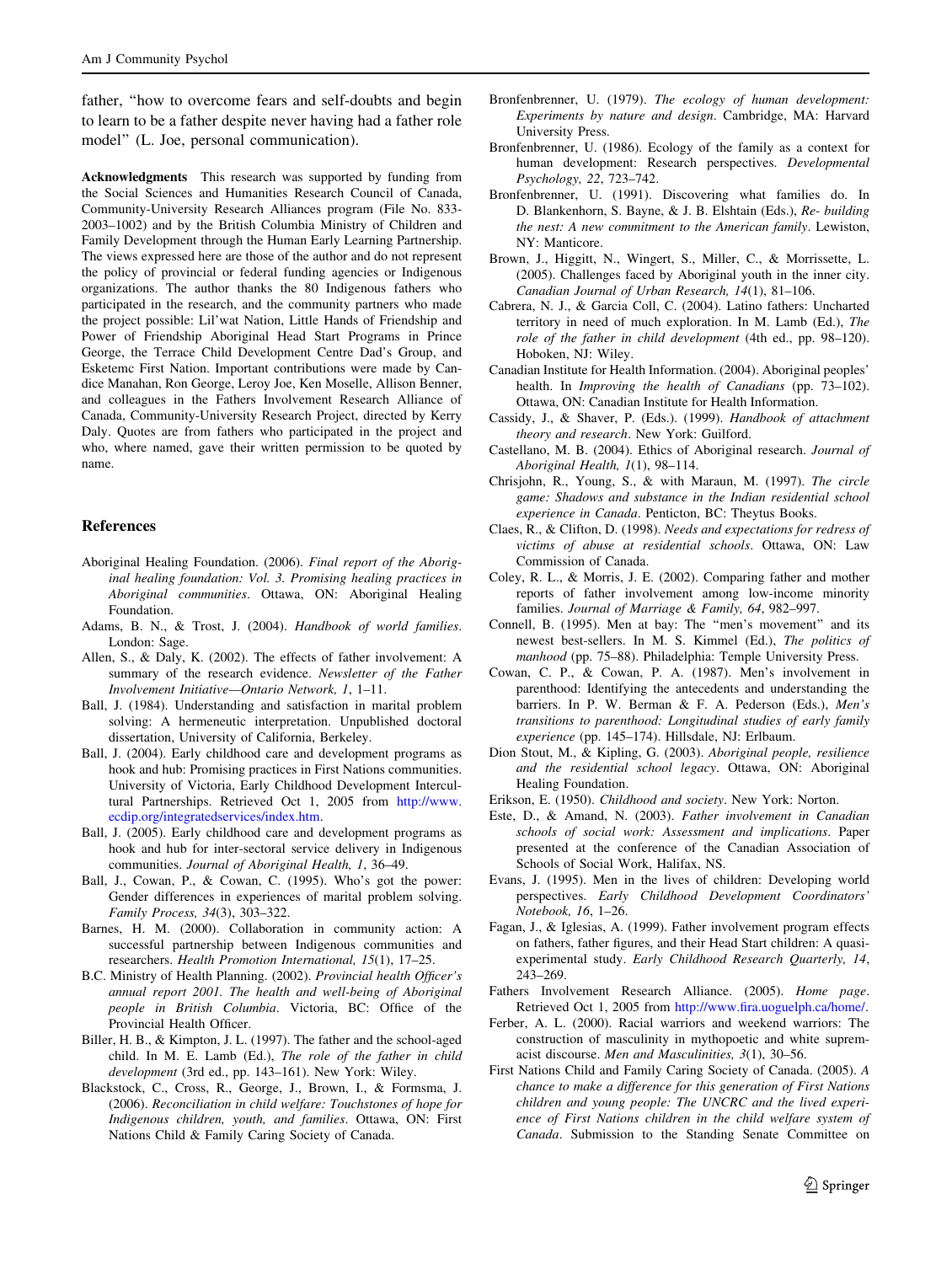<span id="page-13-0"></span>Human Rights, February 7, 2005. Retrieved Feb 2, 2006 from [http://www.fncfcs.com/docs/CommitteeOnHumanRights](http://www.fncfcs.com/docs/CommitteeOnHumanRightsFeb2005.pdf) [Feb2005.pdf](http://www.fncfcs.com/docs/CommitteeOnHumanRightsFeb2005.pdf).

- Fischler, R. (1985). Child abuse and neglect in American Indian communities. Child Abuse and Neglect, 9, 95–106.
- Flouri, E., & Buchanan, A. (2004). Early father's and mother's involvement and child's later educational outcomes. British Journal of Educational Psychology, 74, 141–153.
- Fournier, S., & Crey, E. (1997). Stolen from our embrace: The abduction of Indigenous children and the restoration of Indigenous communities. Vancouver, BC: Douglas & McIntyre.
- Frideres, J. S., & Gadacz, R. R. (2005). Aboriginal peoples in Canada: Contemporary conflicts (7th ed.). Toronto: Pearson Education Canada.
- Gavanas, A. (2004). Fatherhood politics in the United States: Masculinity, sexuality, race, and marriage. Chicago: University of Illinois Press.
- Glaser, B. (1978). Theoretical sensitivity. Mill Valley, CA: Sociology Press.
- Glaser, B., & Strauss, A. (1965). Awareness of dying. Hawthorne, NY: Aldine Press.
- Gleeson, J. P. (1996). Kinship care as a child welfare service: The policy debate in an era of welfare reform. Child Welfare, 75(5), 419–449.
- Hackett, P. (2005). From past to present: Understanding First Nations health patterns in a historical context. Canadian Journal of Public Health, 96, 17–21.
- Haig-Brown, C. (1988). Resistance and renewal: Surviving the Indian residential school. Vancouver, BC: Tillicum Library.
- Harkness, S., & Super, C. J. (Eds.). (1996). Parents' cultural belief systems: Their origins, expressions, and consequences. New York: Guilford Press.
- Hawkins, A. J., & Dollahite, D. C. (1997). Generative fathering: Beyond deficit perspectives. Thousand Oaks, CA: Sage.
- Hoffman, E. (2004). After such knowledge: Memory, history, and the legacy of the holocaust. New York: Public Affairs.
- Hossain, Z. (2001). Division of household labor and family functioning in off-reservation Navajo Indian families. Family Relations, 50, 255–261.
- Ing, N. R. (2000). Dealing with shame and unresolved trauma: Residential school and its impact on the second and third generation adults. Unpublished doctoral dissertation, Department of Educational Studies, University of British Columbia.
- Interagency Advisory Panel on Research Ethics. (2004). Section 6: Research involving Aboriginal Peoples. In Tri-Council policy statements: Ethical conduct for research involving humans (pp. 6.1–6.4). Ottawa, ON: Interagency Advisory Panel on Research Ethics. Retrieved Oct 1, 2005 from [http://www.pre.](http://www.pre.ethics.gc.ca/english/policystatement/section6.cfm) [ethics.gc.ca/english/policystatement/section6.cfm.](http://www.pre.ethics.gc.ca/english/policystatement/section6.cfm)
- Irvine, L., & Klocke, B. (2001). Redefining men: Alternative masaculinities in a twelve-step Program. Men and Masculinities, 4(1), 27–48.
- Jackson, T. (1993). A way of working: Participatory research and the Aboriginal movement in Canada. In P. Park, M. Brydon-Miller, B. Hall, & T. Jackson (Eds.), Voices of change: Participatory research in the United States and Canada (pp. 47–64). Toronto, ON: Ontario Institute for Studies in Education.
- Jantzen, L. (2004). Top seven Aboriginal census metropolitan areas: Similar issues and different circumstances. Our Diverse Cities, 1, 76–85.
- John, E. (2004). Presentation to the aboriginal early childhood development leaders forum, Vancouver, BC, April 27.
- Kelm, M. (1998). Colonizing bodies: Aboriginal health and healing in British Columbia 1900–50. Vancouver, BC: UBC Press.
- Kirmayer, L., Simpson, C., & Cargo, M. (2003). Healing traditions: Culture, community and mental health promotion with Canadian Aboriginal peoples. Australasian Psychiatry, 11, 15–23.
- Kissman, K. (2001). Interventions to strengthen noncustodial father involvement in the lives of their children. Journal of Divorce and Remarriage, 35, 135–146.
- Kowalsky, L. O., Verhoef, M. J., Thurston, W. E., & Rutherford, G. E. (1996). Guidelines for entry into an Aboriginal community. Canadian Journal of Native Studies, 16(2), 267–282.
- Lamb, M. E. (Ed.). (2004). The role of the father in child development (4th ed.). Hoboken, NJ: John Wiley.
- Lawrence, B. (2004). ''Real'' Indians and others: Mixed-blood urban Native peoples and Indigenous nationhood. Vancouver, BC: UBC Press.
- Mann, M. M. (2005). Indian registration: Unrecognized and unstated paternity. Ottawa, ON: Status of Women Canada.
- Marsden, N. (2002). An overview of models for community based Aboriginal HIV/AIDS research. Vancouver, BC: Healing Our Spirit BC Aboriginal HIV/AIDS Society. Retrieved Oct 31, 2006 from <http://www.healingourspirit.org>.
- Marsiglio, W., Day, R. D., & Lamb, M. E. (2000). Exploring fatherhood diversity: Implications for conceptualizing father involvement. Marriage & Family Review, 29, 269–293.
- Milkie, M. A., Bianchi, S. M., Mattingly, M. J., & Robinson, J. P. (2002). Gendered division of childrearing: Ideals, realities, and the relationship to parental well-being. Sex Roles, 47, 21–38.
- Miller, J. R. (1996). Shingwauk's vision: A history of Native residential schools. Toronto, ON: University of Toronto Press.
- Mussell, W. J. (2005). Warrior-caregivers: Understanding the challenges and healing of First Nations men. Ottawa, ON: Aboriginal Healing Foundation.
- Nanda, S. (1999). Gender diversity: Cross-cultural variations. Long Grove, IL: Waveland Press.
- Newhouse, D., & Peters, E. (Eds.). (2003). Not strangers in these parts: Urban Indigenous peoples. Ottawa, ON: Indian and Northern Affairs Canada.
- Palkovitz, R., Copes, M. A., & Woolfolk, T. N. (2001). ''It's like…you discover a new sense of being'': Involved fathering as an evoker of adult development. Men and Masculinities, 4, 49–69.
- Palm, G. F. (1997). Promoting generative fathering through parent and family education. In A. J. Hawkins & D. C. Dollahite (Eds.), Generative fathering: Beyond deficit perspectives (pp. 167–182). Thousand Oaks, CA: Sage.
- Piquemal, N. (2000). Four principles to guide research with Indigenous. Policy Options, 21(10), 49-51.
- Pleck, J. H., & Masciadrelli, B. P. (2004). Paternal involvement: Levels, sources, and consequences. In M. E. Lamb (Ed.), The role of the father in child development (4th ed., pp. 222–271). Hoboken, NJ: Wiley.
- Richter, L., & Morrell, R. (Eds.). (2009). Baba? Men and fatherhood in South Africa. Cape Town: HSRC Press. (in press).
- Rohner, R. P., & Veneziano, R. A. (Eds.). (2001). The importance of father love: History and contemporary evidence. Review of General Psychology, 5, 382–405.
- Roopnarine, J. L., Brown, J., Snell-White, P., & Riegraf, N. B. (1995). Father involvement in child care and household work in common-law dual-earner and single-earner Jamaican families. Journal of Applied Developmental Psychology, 16, 35–42.
- Royal Commission on Aboriginal Peoples. (1996). Report of the Royal Commission on Aboriginal Peoples: Vol. 3. Gathering strength. Ottawa, ON: Canada Communication Group.
- Schwandt, T. A. (1994). Constructivist, interpretivist approaches to human inquiry. In N. K. Denzin & Y. S. Lincoln (Eds.), Handbook of qualitative research (pp. 118–137). Thousand Oaks, CA: Sage.